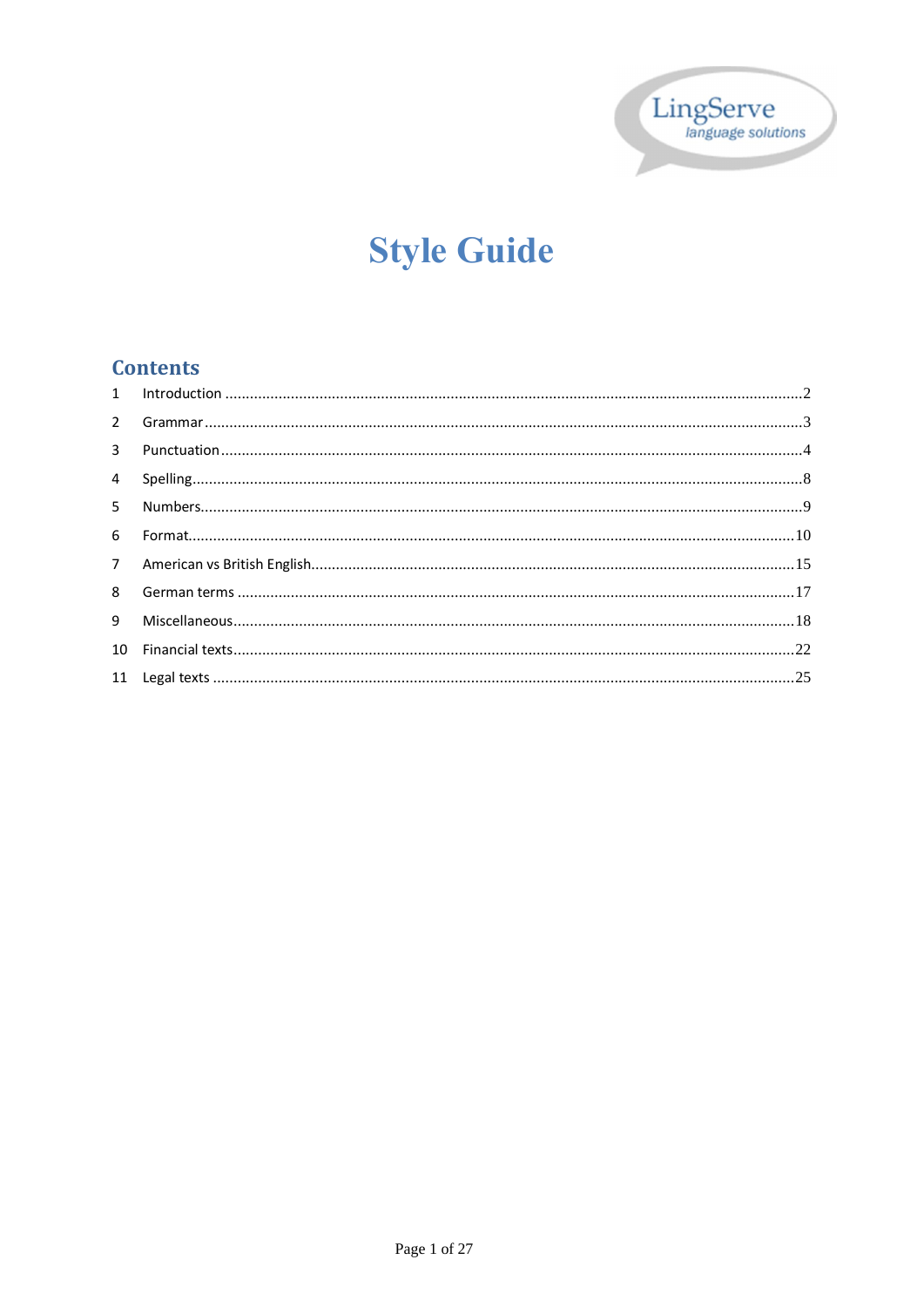# **1 Introduction**

All the comments in this style guide are intended to be used as a guide only, and should not be followed where the context makes them inappropriate or there are customer-specific or job-specific instructions to the contrary.

This Style Guide is not primarily designed as a monolingual guide for writing in English, but as a guide for those translating from German into English.

The intention is to produce clarity and consistent style in LingServe translations as far as possible. Due to its evolution and the diverse contemporary applications of the English language, English orthography, grammar and style are codified to a much lesser extent than many other languages. The aim of this style guide is not therefore to prescribe 'correct' usage, but merely to achieve consistent usage in LingServe translations. In terms of vocabulary, always bear in mind that the need for consistency has to be balanced with the need for variety and the avoidance of repetition.

No language is static and, broadly speaking, LingServe takes a progressive view in terms of adopting and adapting to changes in language. Where such change leads to a diminution of clarity or precision, however, LingServe policy is to resist such change. In the context of translation, there are good, practical reasons for this approach.

We do not adhere to outdated, Latin-derived rules of English grammar, preferring to be guided instead by contemporary standard usage. To quote Noam Chomsky:

"The intuition of a native speaker is enough to define the grammaticalness of a sentence; that is, if a particular string of English words elicits a double take, or feeling of wrongness in a native English speaker, it can be said that the string of words is ungrammatical."

Because this viewpoint is almost diametrically opposed to the standard view of some of our customers that language is governed by fixed and immutable rules, it is particularly important that we have a set of guidelines to which we can refer and consistently adhere.

Any comments or suggestions for future updates are gratefully received and should be addressed to service@lingserve.co.uk. Because the English language is dynamic, and acceptable usage is constantly changing, we attempt to model our style on current usage in the quality press in the UK, and the Financial Times in particular.

Some sections of this guide have been adapted from the English style guide published by the EU translation department. The full version of that document is available on the internet at http://ec.europa.eu/translation/english/guidelines/documents/styleguide\_english\_dgt\_en.pdf. The EU style guide is the only one listed here that is specifically aimed at translators. Other sources that have been used include the Guardian style guide (www.guardian.co.uk/styleguide), the Daily Writing Tips website (US-oriented) (www.dailywritingtips.com/) and the Columbia Guide to Standard American English (www.bartleby.com/68/a0.html).

N.B. If you spot any errors / inconsistencies, they are almost certainly deliberate on our part and have been inserted so as to test your powers of observation. Please let us know so that we can remove them and put others in their place!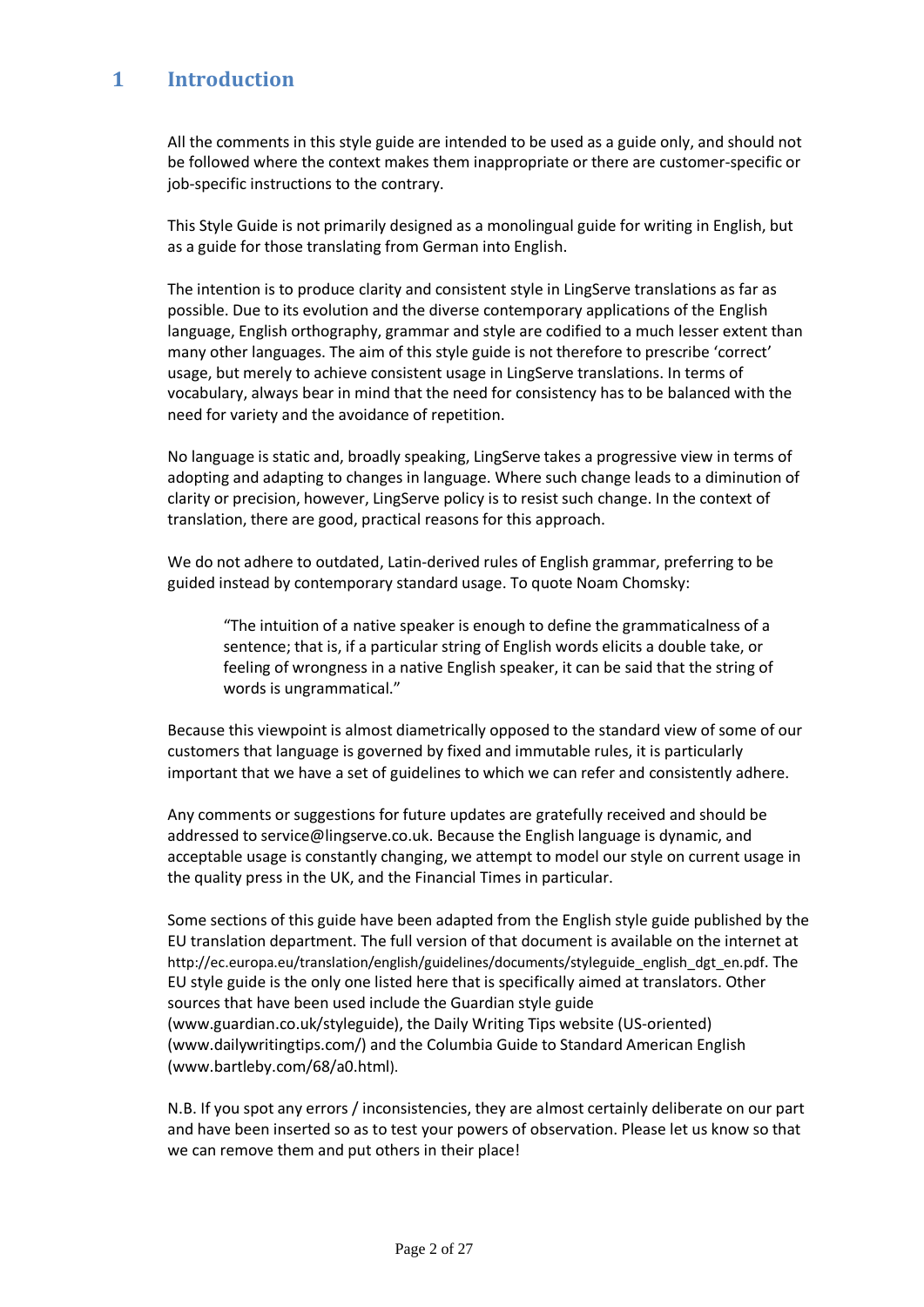## **2 Grammar**

#### **Apposition**

#### **Use of commas with nouns in apposition**

When the appositive noun (the second one) is essential to the meaning of the sentence, it is said to be 'restrictive'. In that case, no comma is used. When the appositive noun provides additional information that could be omitted without altering the sentence's main thought, it is said to be 'nonrestrictive' and commas are used.

There are a couple of simple tests that can be applied when deciding whether it is necessary to set off the second noun (in apposition) with commas.

*a) The world's top footballer, Lionel Messi, has been ruled out for a month due to injury. b) The footballer Wayne Rooney has been suspended for three matches. c) The footballer involved in the incident, Wayne Rooney, has been suspended for three matches.*

Test 1: Is the noun notionally in brackets, as is the case in sentences a) and c)? If so, use commas.

Test 2: Is there just one (use commas) or multiple (do not use commas) possibilities for the noun in apposition?

**Help to** *or* **help + bare infinitive**: Both forms are grammatically correct, but preferred LS usage – for consistency – is the slightly more formal 'help to'.

Example sentence (from LS Style Guide): "Leaving out the full stops is more natural to the German reader's eye, generally makes for a tidier appearance and can *help to* avoid space issues."

**Time phrases**: Use apostrophes in phrases such as two days' time, twelve years' imprisonment and six weeks' holiday, where the time period (two days) modifies a noun (time), but not in nine months pregnant or three weeks old, where the time period is adverbial (modifying an adjective such as pregnant or old) – if in doubt, test with a singular such as one day's time, one month pregnant.

#### **Examples**

- · *six months' paternity leave* (time phrase modifying a noun)
- · *two nights' bed & breakfast* (time phrase modifying a noun)
- ·*six months overdue* (time phrase modifying an adjective)

#### **Singular or plural**

Singular when the emphasis is on the whole entity: *Chelsea is a well-run football club*.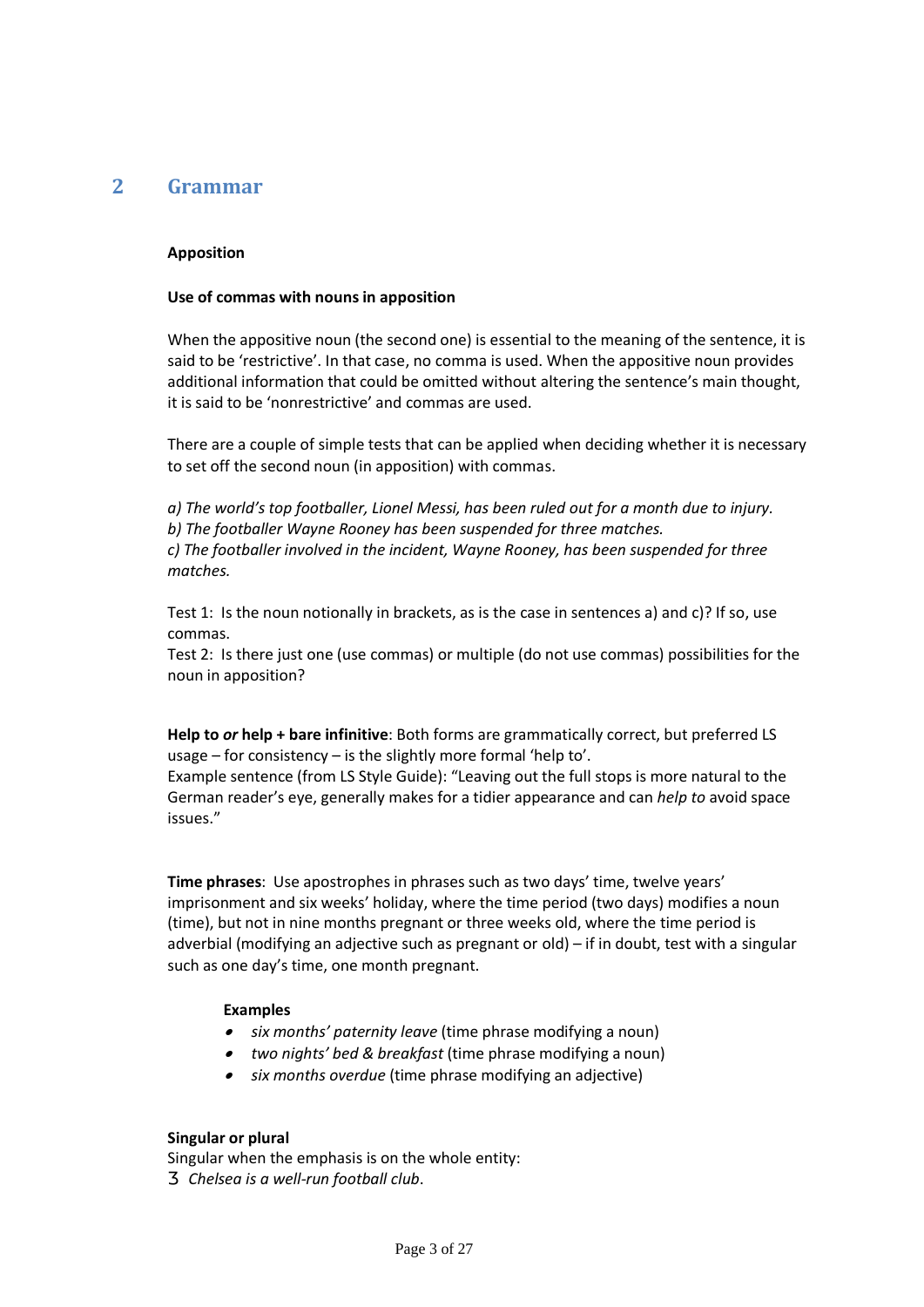*The Advisory Committee has met twice this year*.

- Plural when the emphasis is on the individual members: *Chelsea are a well-organised team. A majority of the Committee were in favour*.
- Singular for countries, institutions and organisations: *The United States is reconsidering its position*. *The Commission was not informed*.
- A singular verb is common in English with a double subject if it is felt to form a whole: *Checking and stamping the forms is the job of the customs authorities*.
- Use the plural where it sounds intuitively right even if strictly grammatically incorrect. *There are a number of new features.*

**Note**: US usage differs – see singular verb form.

*Graffiti*, despite its plural origins, is singular. Ditto for *data*.

## **3 Punctuation**

As a general principle, do not feel bound by the punctuation of the source language. Punctuation rules and conventions vary from one language to another.

#### **Apostrophe**

Possessive apostrophe for nouns ending in 's'

There are no definitive rules about whether or not to write a simple apostrophe (James') or an apostrophe and 's' (James's). LingServe policy is to be guided by pronunciation and in the first instance – for consistency – with any specific entries in TermStar. Place names may have an established spelling and should be verified online if possible. Note that some place names omit the apostrophe altogether (e.g. Kings Cross).

In some cases, it might be advisable to avoid an awkward construction by simply reformulating:

*e.g. 'In Hugo Boss's home town, just 30 minutes …' could be reformulated as 'In the home town of Hugo Boss, just 30 minutes...'*

#### **Colon**

The colon is used much more frequently in German and is often best omitted in English and replaced by a full stop, comma, semicolon or dash. One instance where a colon is used in English is where the second part of the sentence explains the first.

*e.g. There were no cats in the house: the dog had chased them out.* 

Colons do not require the next word to start with a capital, although in some contexts this may be appropriate, e.g. where the word after the colon starts a new line or is essentially a new sentence. A typical example is the start of a press release:

*Berlin, 17 July 2012: Transactions with a combined value of €7.33 billion were processed on the financial marketplace platform in the second quarter of 2012.* 

Note that US English tends to have a capital letter after a colon. In the following example, the colon would be followed by lower case 'the' in GB and 'The' in US: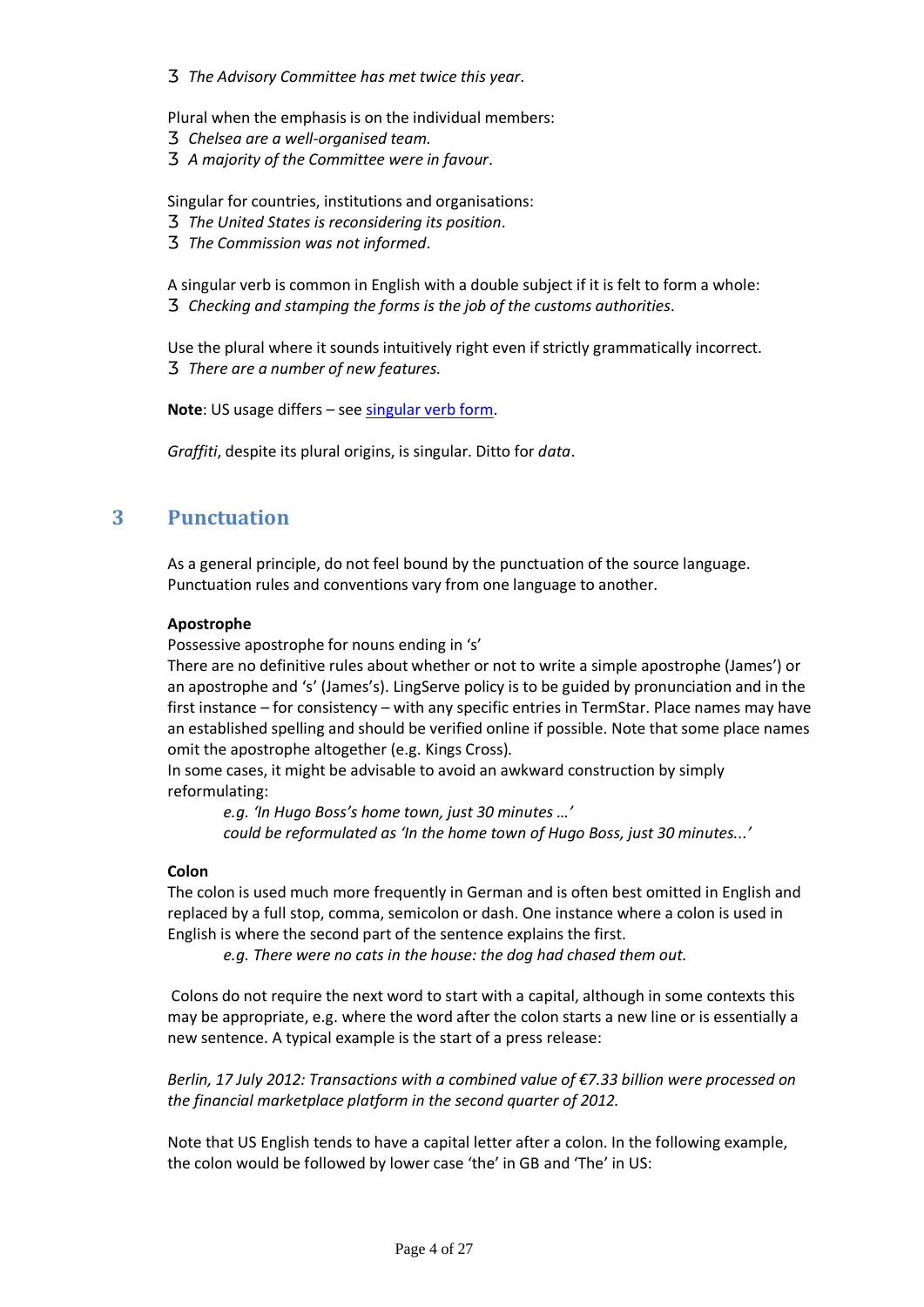#### **Comma**

See also section on American versus British English for lists*.* Use commas as an aid to understanding, but generally the fewer the better. Commas are useful in long sentences, but should be used only where the break is a natural one.

Commas can, however, be critical to the meaning of a sentence:

- *a) The chief choreographer fired all the dancers, who were women.*
- *b) The chief choreographer fired all the dancers who were women.*

Sentence a) implies that all the dancers were women and all of them were fired. Sentence b) implies that all of the female dancers were fired but the male dancers were spared.

Opening salutations should be followed by a comma, both in standard correspondence and in publications directly addressing the reader. Thus:

*Dear Mr Smith, Dear customer, Dear shareholder,*

Contrary to standard German practice, the opening word of the following sentence should be upper case.

Closing remarks should also be followed by a comma:

*Yours faithfully, Yours sincerely, Kind regards,*  etc.

#### **Commas after introductions**

Introductory clauses 'set the stage' for the main part of the sentence and start with adverbs such as *after*, *although*, *as*, *because*, *before*, *if*, *since*, *though*, *until*, *when*. These kind of introductory clauses should be followed by a comma, as in the following examples:

After the cat sat on the mat, the dog began to bark.

Because the cat ran away, the mice were able to play.

Introductory phrases also set the stage for the main part of the sentence, but they are not complete clauses, i.e. they do not have a subject and a verb that are separate from the subject and verb in the main part of the sentence. Common introductory phrases include infinitive phrases, participial phrases, appositive phrases and prepositional phrases.

To keep in shape for the competition, athletes need to exercise every day. (Infinitive phrase, main clause)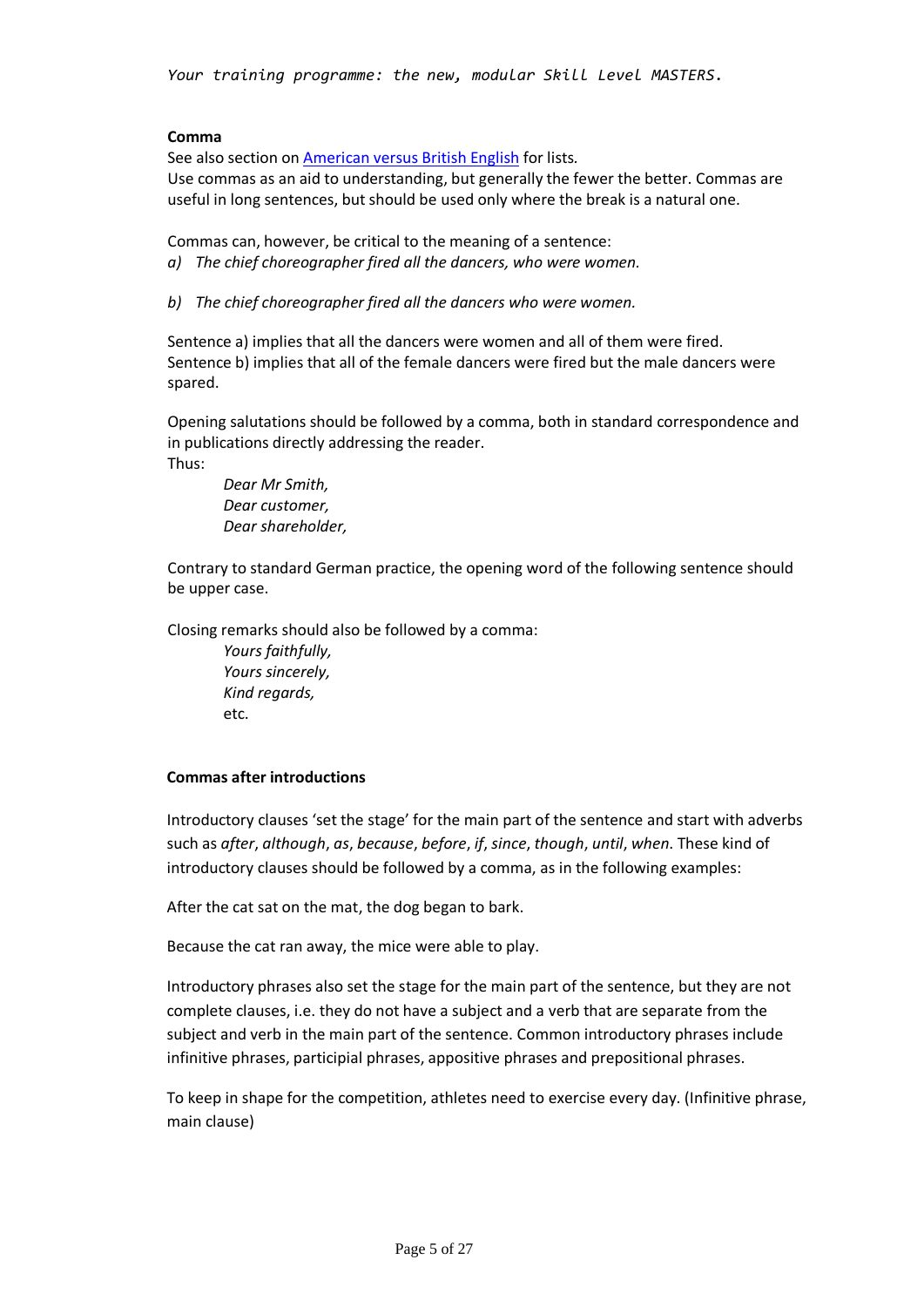Talking incessantly, Paul finally brought us round to his point of view. (Participial phrase, main clause)

A popular and highly decorated player, Gerrard was the clear favourite to become England captain. (Appositive phrase, main clause)

On this beautiful day, the cat sat on the grass outside. (Prepositional phrase, main clause)

Single introductory words, such as *however*, *still*, *furthermore* and *meanwhile*, require a comma, particularly considering the scope for ambiguity in their use (Still, the river flowed. vs. Still the river flowed.)

Furthermore, the economy is performing better than expected.

Meanwhile, the recovery in Japan now appears secure.

In indications of time, the LingServe rule of thumb is to only use a comma in order to avoid ambiguity, to add emphasis or to indicate a pause in speech. Otherwise, no comma is used:

In 2011 the number of overnight stays rose by 10 per cent on the same period of the previous year.

Do not use a comma when the sentence begins with gerund or infinitive phrases, as in the following examples:

Stopping the cat from sitting on the mat was one of the biggest challenges for the owner of the house.

To stop the cat from sitting on the mat would be foolish.

#### **Full stop**

No further full stop is required if a sentence ends with an abbreviation that takes a full stop (e.g. 'etc.') or a quotation complete in itself that ends in a full stop, question mark or exclamation mark before the final quotes: e.g. *Walther Rathenau once said: "We stand or fall on our economic performance."*

When using full stops as omission marks (aka ellipsis points), always use three points preceded by a hard space (Ctrl/Shift/Space). In MS Word, type the hard space and then use Alt + Ctrl + (full stop) to insert ellipsis points. If a sentence ends with an omission, no fourth full stop should be added. If any other punctuation mark follows, there is no space before it.

#### **Hyphen**

LingServe practice is to use hyphens where they aid clarity and avoid ambiguity, but to omit them if they serve no obvious purpose.

Note: within this document, any reference to 'hyphen' is the character on a standard keyboard between *0* and *=* (*Bindestrich*). Any reference to 'dash' is the character created by the keystroke combination Alt+0150 (*Gedankenstrich*).

A general rule of thumb is that attributive compound adjectives should be hyphenated, but this is not a hard and fast rule.

e.g. *a unit-linked policy*, *a medium-sized company* BUT *a city centre location*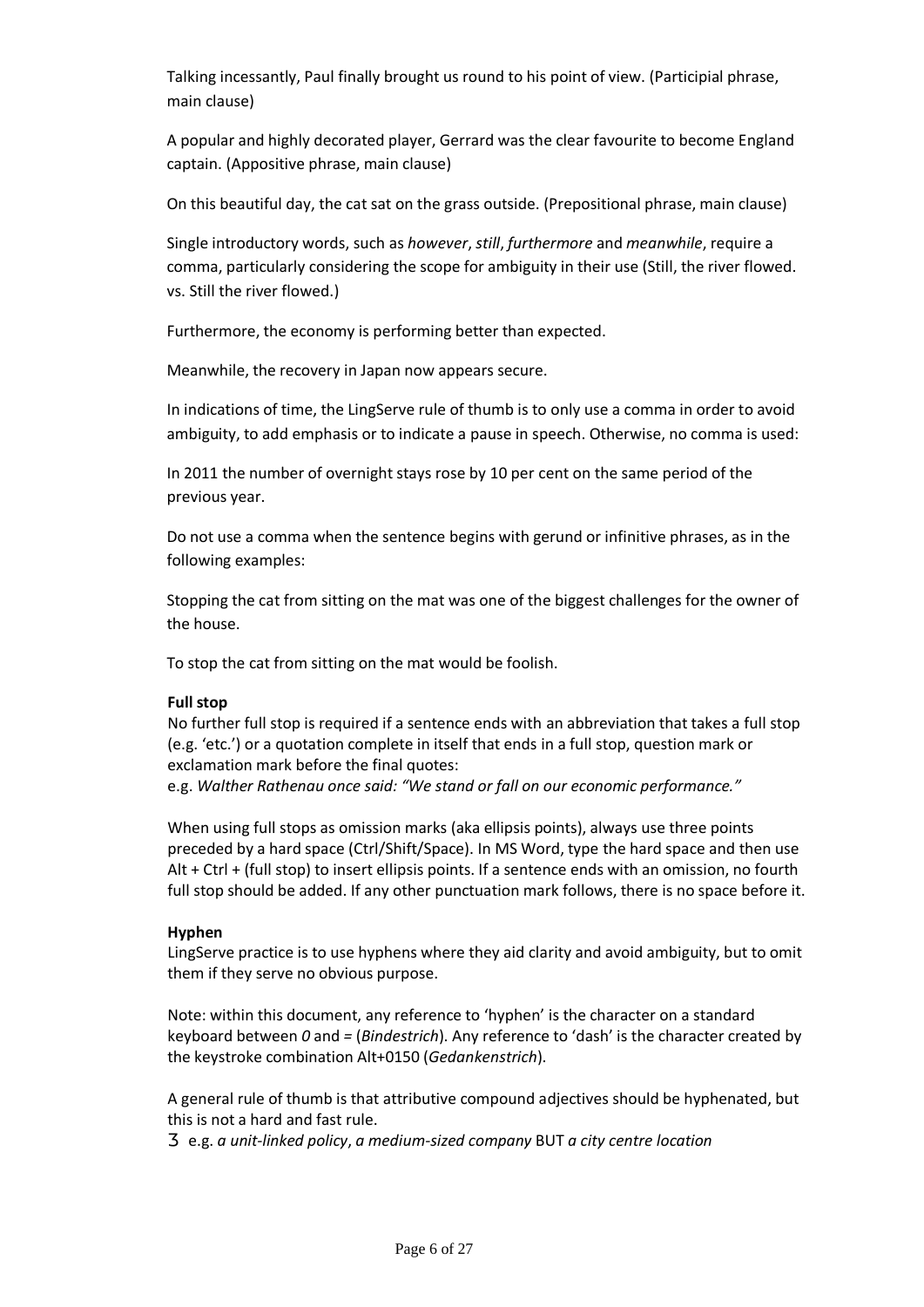Words that may be written either with or without a hyphen in GB English but generally without a hyphen in US English should be written without:

e.g. *cooperation, ongoing, coordination, proactive*

In adverb-adjective modifiers, no hyphen is needed when the adverb ends in *-ly*: e.g. *an occupationally exposed worker*, *a beautifully phrased sentence, a fully fledged* 

*investment banking institution*

Numbers are hyphenated when they are spelled out:

e.g. *twenty-eight*, *sixty-five*

Written-out fractions should be hyphenated to emphasise the fact that they are being used as a single unit of measurement that therefore takes a singular verb. The hyphen should only be omitted when you are *referring* to the fraction as a separate entity rather than as part of something else:

e.g. *two-thirds of the bus was empty*

e.g. *a two-thirds majority; an increase of three-quarters*

e.g. *Gillian promised me two-fifths of her birthday cake*

But: *I was disappointed because neither of the two fifths had a cherry*

Tip: If there appears to be subject/verb disagreement, it's worth trying to rephrase the sentence to avoid it altogether. So the above example would become '*The bus was twothirds empty.*'

Hyphenated compounds may be coordinated as follows:

e.g. *gamma- and beta-emitters*, *long- and short-term objectives* Where compounds are not hyphenated (close compounds), or should you choose to write them so, they should not be coordinated but written out in full:

e.g. *minicomputers and microcomputers*, *hardware and software*, not *mini- and microcomputers, hard- and software*

Statements of distance used adjectivally should not be hyphenated on the grounds that the meaning is generally clear and it is aesthetically better:

e.g. *the 65 kilometre tourist route, the 100 metre high church spire* 

Note: A misplaced hyphen can completely alter the intended meaning, as illustrated by the following example (from the BBC website):

*"Flying ant-spotters are being asked to submit their sightings throughout July and August on the Society of Biology's website."*

The spotters in question actually remain firmly on the ground in order to observe flying ants.

#### **Reported speech**

The punctuation of the direct form of reported speech is an area where the house rules of publishers, editors and academic institutions vary immensely. LingServe takes the following approach.

Sentences that report direct speech have two parts – the reporting clause ('he said' etc.) and the actual words of the speaker.

The actual words of the speaker are always placed in speech marks (""). The two parts of the sentence are generally separated by a comma. This comma is placed inside the speech marks when the reporting clause comes after the quote, as in the example below: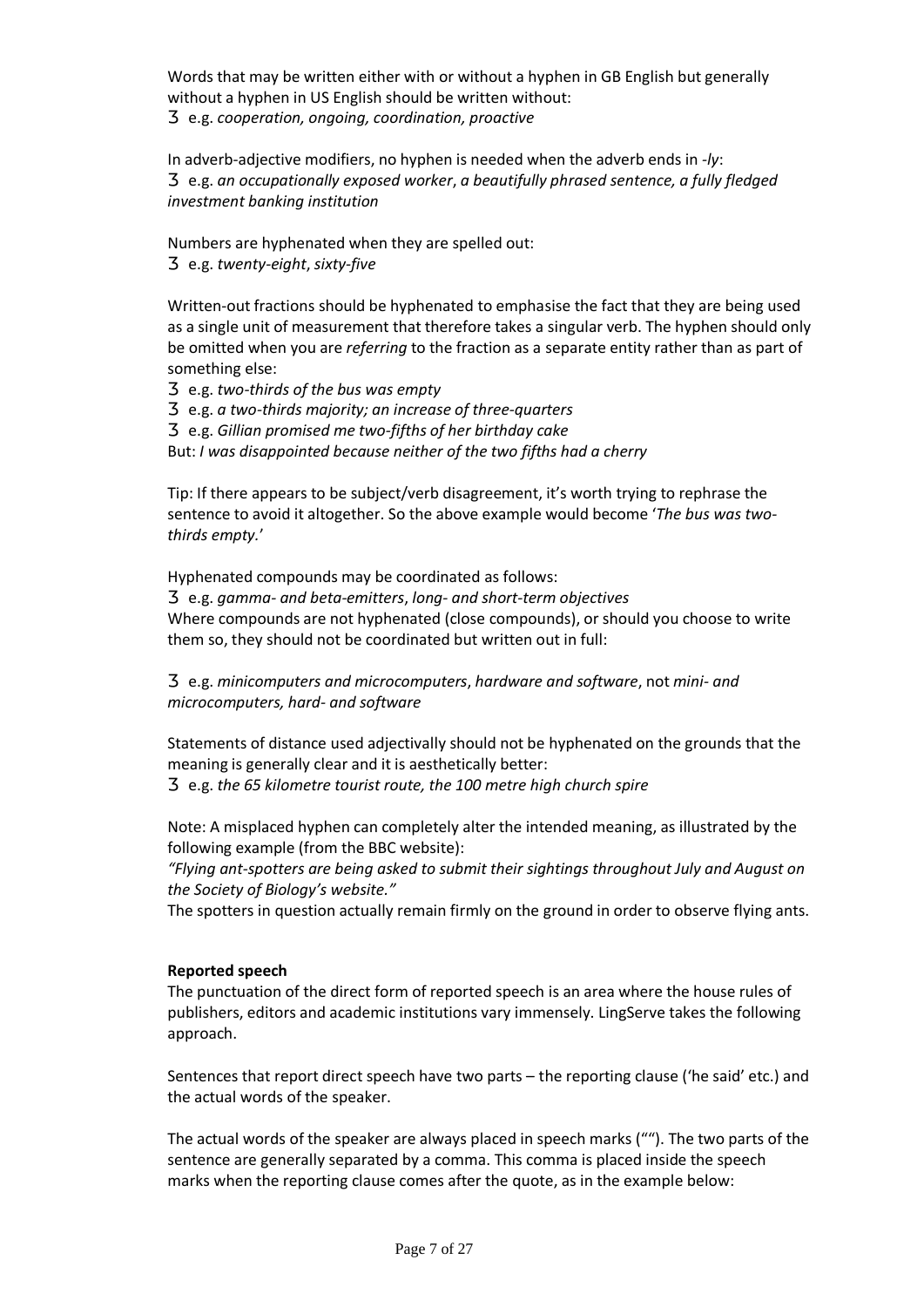*"The cat sat on the mat," said John Smith.*

The speech marks are preceded by a colon when the reporting clause comes before the quote.

*John Smith said: "The cat sat on the mat."*

Note that the first letter of the speech being reported has an initial capital.

When the reporting clause interrupts the reported speech, the punctuation mark after it is governed by what follows. If the clause comes between two separate sentences of the speech, it is closed by a full stop. If the clause breaks a sentence of the speech, use a comma.

*"The cat," said John Smith, "sat on the mat."*

*"The cat sat on the mat," said John Smith. "It was a sight to behold."*

The comma is omitted in cases where the quote ends with a question mark or exclamation mark.

*"The cat sat on the mat?" queried John Smith.*

#### **Speech marks/inverted commas**

For reported speech, use double speech marks. There is perhaps a stronger preference for double speech marks in US English and single speech marks in GB English, but for ease and consistency we should adopt the same usage for both. For a quotation within a quotation, use single speech marks.

Single inverted commas *can* be used for titles of books, films, plays, music, art, etc. and for other instances where an individual word or phrase needs to be distinguished from the surrounding text, but note that in the case of titles, the use of initial caps is usually sufficient in English to make the title stand out from the surrounding sentence, where this may not be the case in German. For example, the phrase Destination Germany stands out without the use of inverted commas. Double inverted commas should be reserved for reported speech.

Only use inverted commas where they are either necessary or helpful, i.e. where they are likely to aid the reader of the text. The source text should not be the basis for deciding whether or not to use speech marks – it may be necessary to add them in the translation where there were none in the source text or vice-versa.

In cases where it is not possible to use italics, e.g. certain web applications or where an entire section of text is already in italics, use single inverted commas instead.

## **4 Spelling**

#### **e-words**

*email* rather than *e-mail,* but all other compounds (e.g. *e-business*, *e-commerce*) hyphenated and lower case.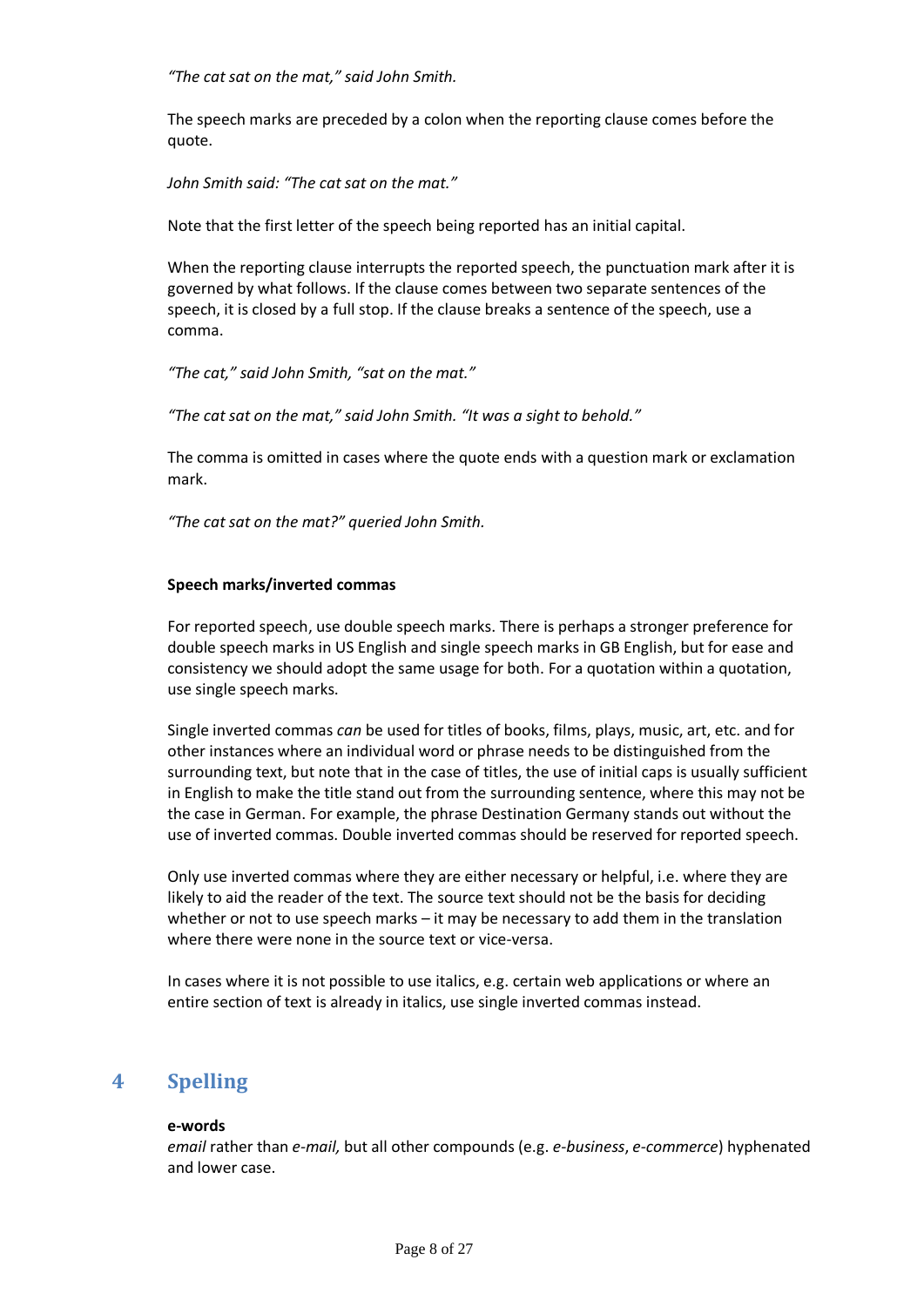#### **-ise / ize**

Both spellings are correct in British English, but the *-ise* form is the preferred LingServe spelling. Texts specifically requiring US English should use the *-ize* form. Note: there are some exceptions to this rule, e.g. 'advertise' in US English.

#### **Transliteration**

In general, Russian names should end in *y* after a consonant and in *i* after a vowel, with one exception: *Yuri*, since two y's in a short name looks strange.

Hence *Yevgeny*, *Georgy*, *Dmitry* and *Vasili*, but *Alexei*, *Andrei Sergei* and *the Bolshoi Ballet*. Names should also be spelt phonetically and as simply as possible: for example with the standard Russian *e*, pronounced *ye*, we should write *Yegor* not *Egor* and *Yevgeny* not *Evgeny*  or *Eugene*. In the few cases where names are identical bar one character to western spelling, the western version should be used, e.g. *Alexander* not *Alexandr*.

An exception to the phonetic rule is the Russian letter *ё* (pronounced *yo*), which is generally transliterated into English as *e*. Notable examples include Gorbachev and Khrushchev.

Certain Cyrillic names have become established in their German (or French) transliterated form and that spelling should therefore be retained in English, e.g.: Wladimir Klitschko (instead of Vladimir) and Wassily Kandinsky (instead of Vasili). Such exceptions to the general rule should be documented in TermStar.

Transliteration tables for Cyrillic and Greek can be found in the EU Style Guide.

## **5 Numbers**

#### **Billion**

The German *Milliarde* should always be translated as *billion* in English, i.e. the American and modern British usage = one thousand million. The old 'British' billion (i.e. one million millions) should be considered obsolete due to potential for misleading the reader.

#### **Million**

Write out the words *million* and *billion* in continuous text. Do not use *mio*. The abbreviations *m* and *bn* can be used for sums of money (including euros) where space is an issue. It should be closed up to the figure (example: *£370m, \$230bn*).

#### **Numerals or words**

There is a convention in English and German that the numbers zero to twelve should be written out in full and from 13 upwards as figures. This convention applies both to ordinal and cardinal numbers. It does not apply, however, in all contexts. In deciding whether to write numbers in words or figures, the primary consideration should be consistency within a text. However, we also strive to achieve consistency across all texts, hence the following general rules should be applied:

Use figures in tables, charts, etc. and write words out in full in continuous text. Three exceptions:

- 1. Use figures when stating a range of numbers (e.g. 9-11).
- 2. Use figures when stating a percentage (e.g. 12 per cent).
- 3. Use figures in conjunction with units of measurement (e.g. 5kg not five kg; 10m<sup>2</sup> not ten  $m<sup>2</sup>$ ).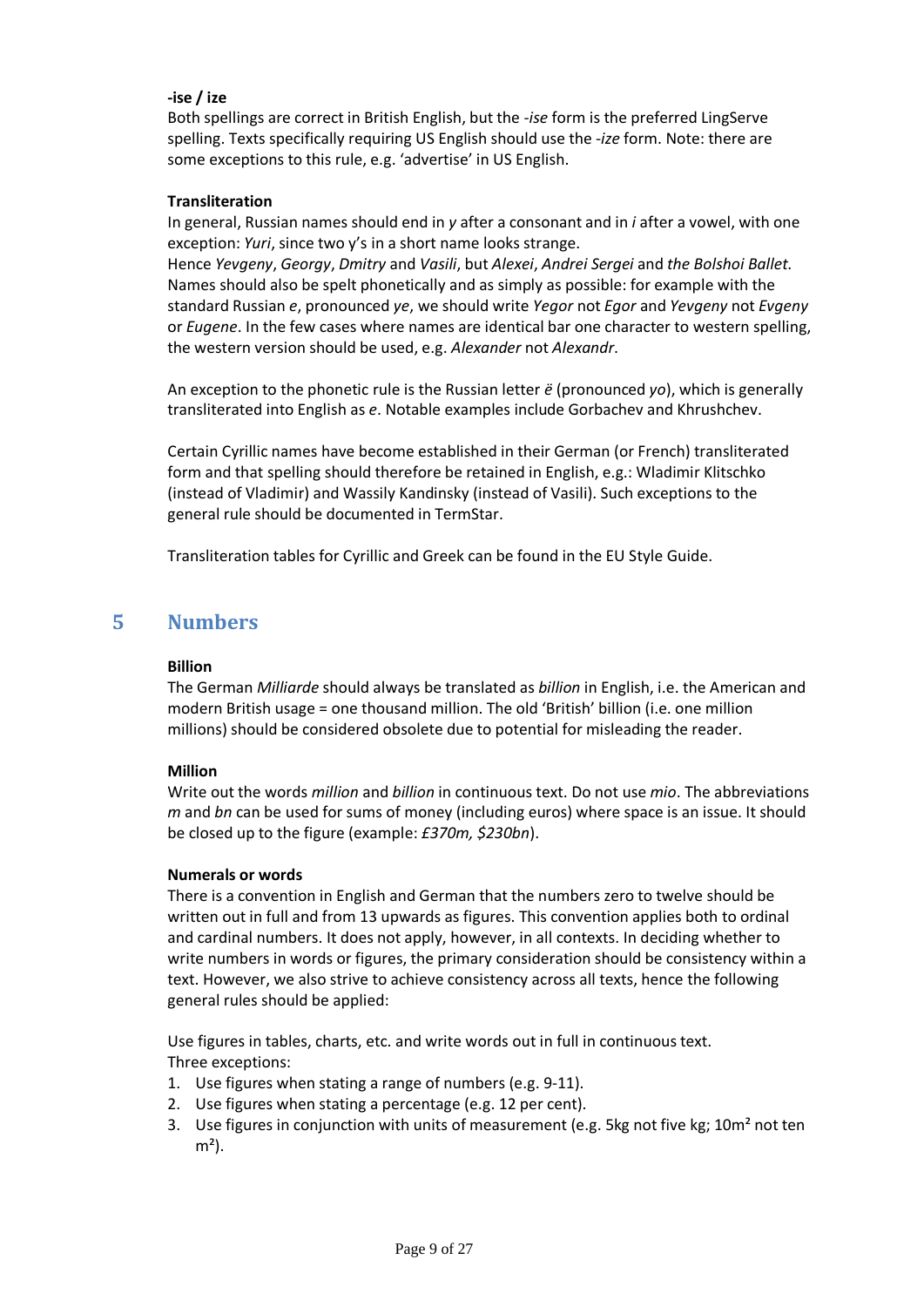Hundreds/thousands/millions/billions: Unless the text is very statistical and full of numbers, the general rule for continuous text still applies of a preference for words over figures. With the exception of translating 'TEUR' etc. (see Currencies section), do not mix figures and words e.g. write 500/5,000,000 or five hundred/five million **but not** 5 hundred/5 million.

It is OK to mix figures and words where some numbers are whole and some have a decimal point, e.g.: "*The number of overnight stays declined by 14.4 per cent from 5.8 million to five million.*"

Try to avoid starting a sentence with numbers written as figures (including numbers prefixed with a currency symbol). It is OK if the number is written out as a word.

If figures are stated with a decimal point in the source text, it should be retained in the translation (even if the number after the decimal point is a zero).

## **6 Format**

#### **Addresses**

It is common in German to use a one- or two-digit country code in addresses. This is not usual in English and should generally be replaced by writing out the name of the country beneath the town/postcode:

| Musterfirma GmbH  | becomes: | Musterfirma GmbH |
|-------------------|----------|------------------|
| Musterstraße 20   |          | Musterstrasse 20 |
| D-70234 Stuttgart |          | 70234 Stuttgart  |
|                   |          | Germany          |

*Sehr geehrte Damen und Herren* should generally be translated as *Dear Sir or Madam*, followed by an empty line and the initial letter of the first word of the next line in upper case.

| for:                   | write:              |
|------------------------|---------------------|
| Prof. Dr. H. Schmidt   | Prof. H. Schmidt    |
| Herr (Frau) Dr. Müller | Dr Müller           |
| Dipl.-Ing. W. Braun    | Dipl.-Ing. W. Braun |

#### **Currencies**

As a general rule, use the symbol where one exists (e.g.  $\epsilon$ ,  $\epsilon$ ,  $\epsilon$ ). Place the currency symbol in front of the amount. Write amounts with a decimal point and two decimal places in English *20,- €* ‡ *€20.00*

If the currency is written as a symbol (e.g.  $f$ ,  $\zeta$ ,  $f$ ), there should be no space between the symbol and the first figure. If the currency is written as an abbreviation (e.g. DM, FF,EUR), there should be a space between the currency abbreviation and the figure. Typing a hard space (Ctrl/Shift/Space) ensures the symbol and figure stay together if automatically carried over to the next line.

Plus or minus signs should be in front of the currency symbol with no space*: -€10,000*. In continuous text, where it is clear from the context that a figure is negative, the amount should not have a minus sign in English (contrary to the normal German practice).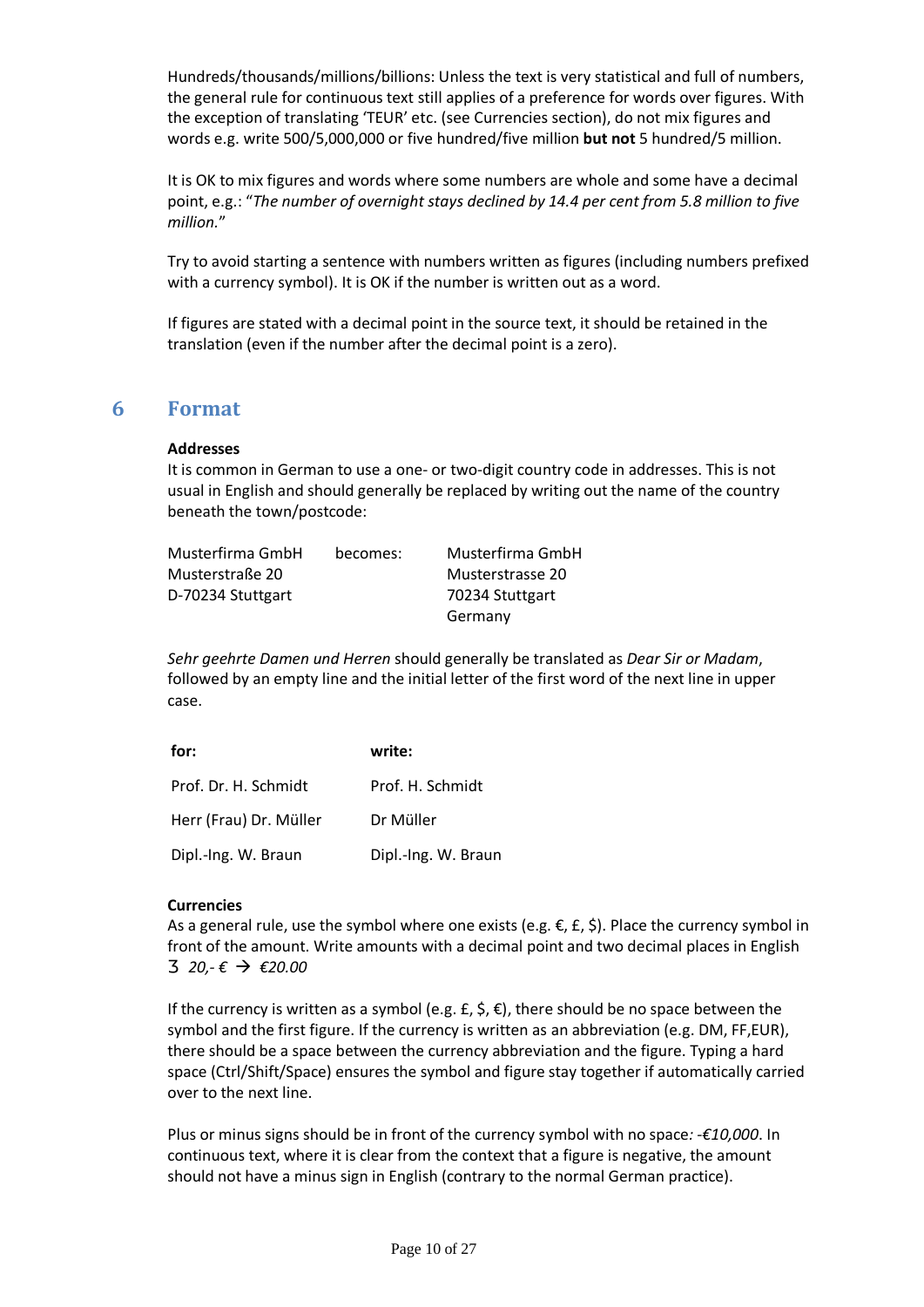e.g. *ein Verlust in Höhe von – 10 Mio. €* = a *loss of €10 million*

The plural of *euro* is *euros*, not *euro*. Lower case (also for *dollars*, *pounds, yen,* etc.); it should never be written as *EURO* (as is sometimes seen in German).

#### **TEUR/T€ & Mio. €**

The conventions for stating amounts in German differs from that in English which gives rise to problems with translation. As a fundamental rule, the English should never be more precise or less precise than the German figure (i.e. do not round up or down!) and anything more than three decimal places looks odd in English and should therefore be avoided.

In continuous text, change to *€ million* (e.g. *TEUR 2.754* = *€2.754 million*; note that the German thousand separator becomes a decimal point) or, for amounts up to TEUR 999, change to *€ thousand* (e.g. *TEUR 100* = *€100 thousand*). This should never be written as *€100,000*, as the German *TEUR* clearly implies rounding to the nearest thousand, which is not unambiguously the case if writing out *100,000*.

In tables, if figures are stated in thousands, this format should be retained. The correct heading is *€ '000*.

Ensure that the thousand separators and decimal separators are transcribed appropriately to the unit used.

If the figure stated in thousands extends into seven figures (i.e. a number in excess of one billion), state the figure in millions – this avoids the problem of having six decimal places if converted into billions (*e.g. TEUR 1.681.245 = €1,681.245 million*) (cf. procedure for 'thousands of millions' with three decimal places below).

The abbreviation 'K' for thousand should only be used in English in the context of salaries (e.g. £30K).

Note: There is no space between the currency symbol  $(\epsilon/\xi) f$  and the number in English).

Numbers may sometimes be stated in thousands of millions in German. In such cases, state the figure in *billions* in English, retaining the German thousand separator as a decimal point (e.g. *6.159 Mio. €* = *€6.159 billion*).

Note that this method does not work if the German includes a figure after the decimal point (e.g. *EUR 6.159,5 Mio*.) as this would result in four decimal places in the English. In this instance it is therefore necessary to retain the German format for the figure and change the decimal point/comma accordingly (i.e. *€6,159.5 million*).

#### **Figures**

*€50.00* or *fifty euros*, not *fifty EUR* or *fifty €*

*250kW or two hundred and fifty kilowatts* or *250 kilowatts* but not *two hundred and fifty kW*

*205µg* or *two hundred and five micrograms*

There should be a space between the number and the abbreviated unit of measurement if the abbreviation is more than two characters in length, e.g. *80 km/h*, *50 mph*.

Exception: If the abbreviation is upper case, there should be a space, e.g. 20 MB.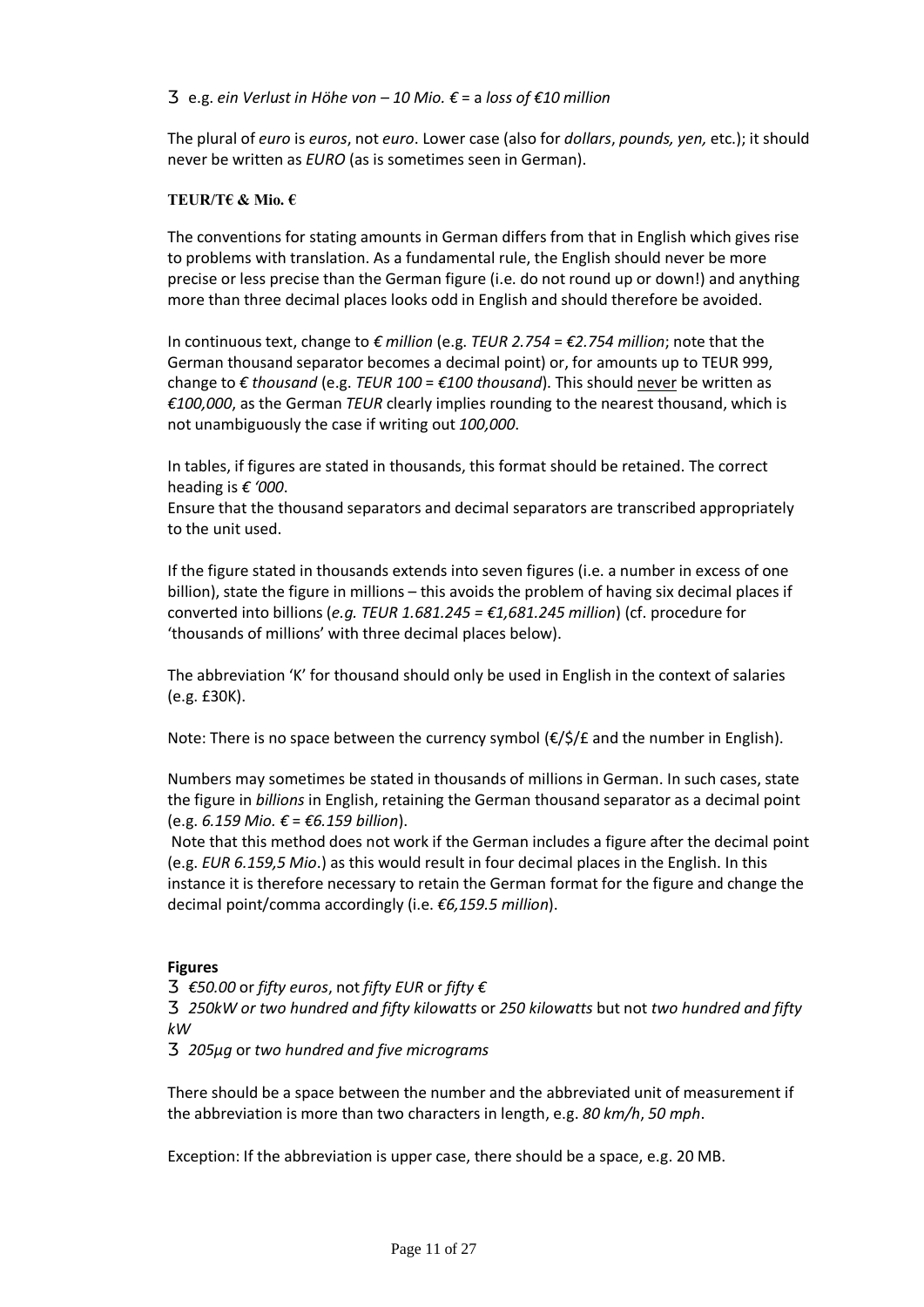Do not combine single-digit figures and words using hyphens (e.g. *a 2-hour journey*) but write out:

*a three-year period*; *a five-door car a seven-year-old wine*; *two four-hectare plots*

When two numbers are adjacent, it is often preferable to spell out one of them: *ninety 50-gram weights*; *seventy 25-cent stamps*

#### **Headings/picture captions**

The use of initial caps is more common in US English than GB English, but there is no general consensus amongst different US style guides. The LingServe convention is therefore to use lower case (except the first word and proper nouns) in all cases, but with a measure of discretion to use capitals, for example to distinguish between main section headings and sub-headings where a document is broken down in that way, or if a customer specifies a different convention.

There should be no full stop at the end of headings or picture captions. As German has the same convention, if a German source text does have a full stop at the end of headings in order to create a particular effect, consider retaining this in the English

#### **Lists / bullet points**

Ensure wherever reasonably possible that lists of items all start with the same part of speech (imperative verb, noun, gerund, etc.).

Where the bullet points comprise a list of single words or short statements, there is no need to punctuate the list (except for a full stop at the end), e.g.: A positive working environment is defined by the following characteristics:

- · teamwork
- · creativity
- · trust
- · opportunities for career development
- · a sense of loyalty.

Where the bullet points comprise longer statements that are not discrete sentences, start each item with lower case and punctuate with semi-colons, e.g.: On the bright side:

- two thirds of survey respondents felt proud to work for the University
- · two thirds felt a strong sense of loyalty to their faculty or division
- · three quarters felt they were encouraged to use their initiative
- two thirds felt there was equal access to training and development opportunities.

Where the bullet points comprise discrete sentences, punctuate with full stops, e.g.: The key findings of the survey are as follows:

- The most popular reason for choosing the University is its academic reputation.
- · Nearly 90 per cent of the respondents feel they have chosen the right course or programme.
- · More than 75 per cent of respondents are satisfied with the facilities provided (office and laboratory space, computers, etc.).

Whichever type of list you use, introduce it with a colon and end with a full stop.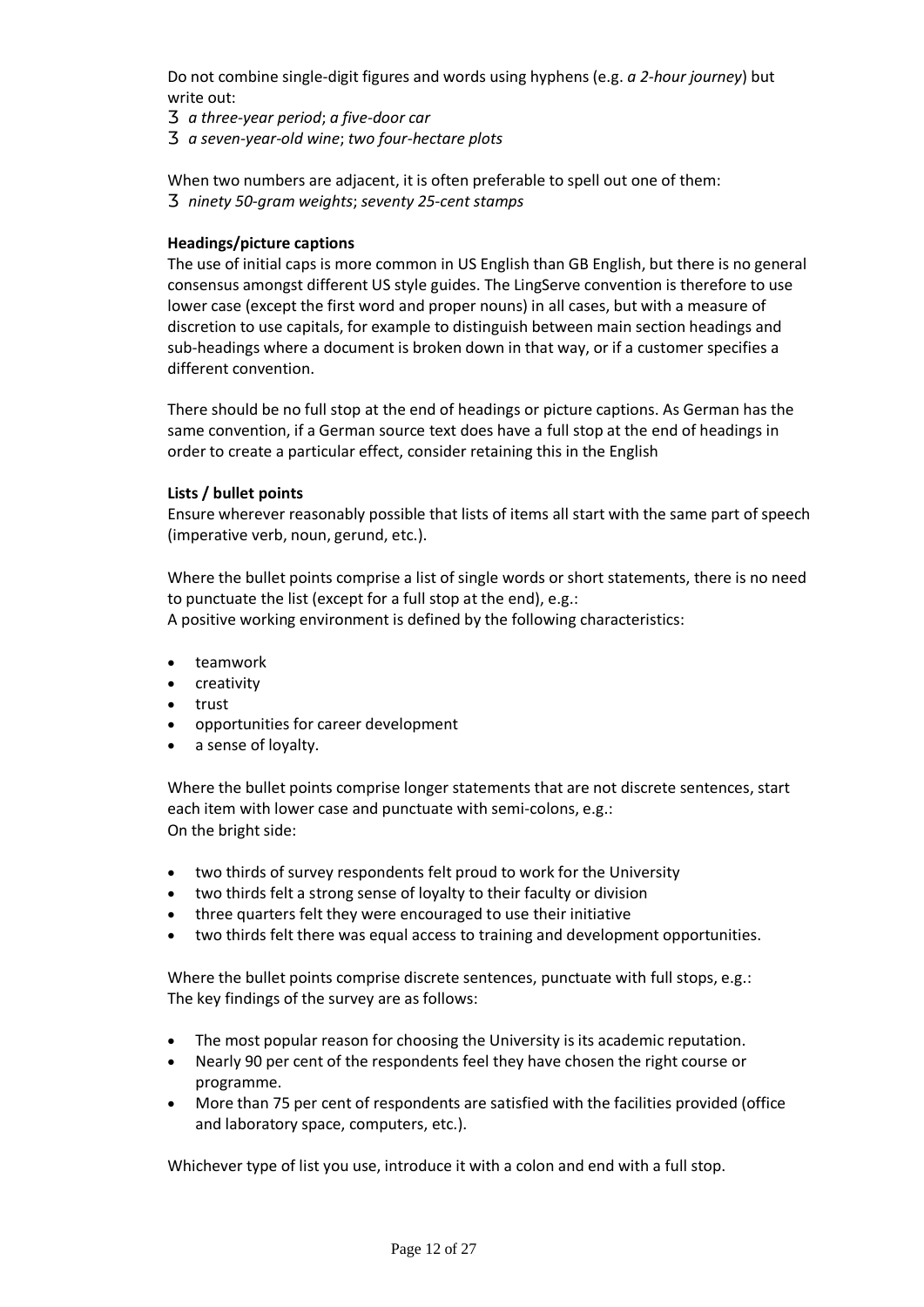The list of points may extend over several pages, making it essential not to introduce it with an incomplete sentence or colon. The same format applies where there is a list of complete sentences with no introductory sentence.

#### **Percentages**

Generally speaking, *%* should be used in tables, charts, etc. and *per cent* in continuous text. Try to be consistent even if the source text isn't. *Percent* is US usage. There is no space between the number and the *%* sign.

#### **Telephone number formats**

Unless a text is clearly for use within Germany only, insert the international dialling code with a '+' in front of it to indicate the international exit code and placing the zero at the start of the city dialling code in brackets.

e.g. *069 12 34 56* -> *+49 (0)69 123 456*

No space between (0) and STD code and no spaces in the STD code.

Also note that German usage groups telephone numbers in pairs, whereas English tends to group them in blocks of 3 or 4 digits (*e.g. (0 12 52) 33 60 52* cf. *(01252) 336 052*). If inputting text from hard copy, convert to English format. If overtyping, use your discretion depending on the amount of extra work involved and intended use (e.g. if purely for internal information, not important; if intended for publication, anglicise the format).

It is also common for German telephone numbers to include hyphens/slashes. These should be deleted.

If a hyphen and slash are used to denote different extensions, use 'or' in English, e.g. *069 / 123-456-10/-20 -> +49 (0)69 123 456 10 or 20*

*0049 (0)69 12345 0049 (0)69 123 456 0049 (0)69 123 4567 0049 (0)69 1234 5678 0049 (0)69 123 456 789 0049 (0)69 123 456 7890*

Area codes should always be grouped in English, even if split it into pairs in German, e.g. *0 45 54 70 56 533 -> +49 (0)4554 705 6533* (in this instance, the dialling code of Wittenborn is 04554).

Use the following abbreviation convention: Tel.: Fax:

These may seem like unnecessary/inconsequential changes but all add to the overall impression of the text, making it appear less foreign and less 'translated' to the Englishspeaking reader.

An obvious exception to the above is where the number is clearly and exclusively intended for use by someone in a specific foreign country, where it would be appropriate to use, for example: 0049 69 123 456.

A further exception is where numbers have clearly been grouped in a certain way for a reason (e.g. memorability or to indicate extensions after a root number). In these cases, the source language format should be retained.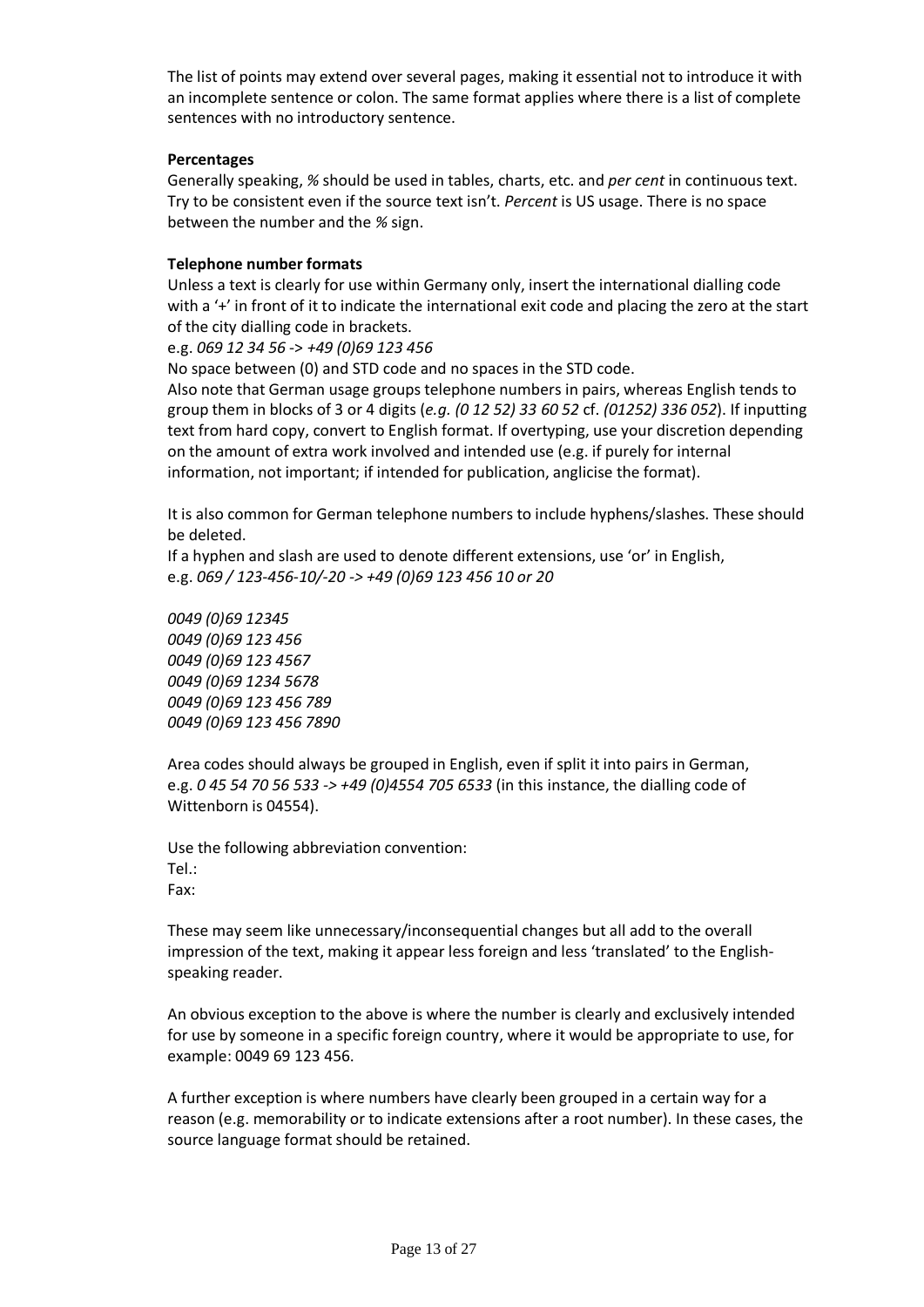#### **Times of the day/dates**

10am/10pm; 2.30am/2.30pm for UK English, 10 a.m./10 p.m.; 2.30 a.m./2.30 p.m. for US English.

12:00 = noon, 24:00 = midnight.

To avoid any possible confusion for an international readership, change purely numerical dates in the source text to the following format:

*31 December 2010* (not *31st* or *31. December*).

In this format, always use all four digits for the year. If space is an issue, use the following format:

*► 31 Dec 2010*

Any jobs that specifically require US English should show dates in the following format: *►December 31, 2010* If abbreviation is necessary, use the following format: *►Dec. 31, 2010* 

If abbreviated, days of the week and months should be reduced to three letters (with no full stop for GB English).

Ranges should use a closed-up hyphen: Mar-Sep, Mon-Fri, 9am-5pm

There is a comma between the day of the week and the date: The fireworks display starts on Saturday, 11 August 2014 at approx. 10.40pm. (US: The fireworks display starts on Saturday, August 11, 2014 at approx 10.40 p.m.)

If the date range is part of a sentence, it should be written out as 'from 18 to 20 April'.

Anfang August = early August Mitte August = mid-August Ende August = late August

*Unless it is clear from the context that Anfang/Ende really do refer to the first and last days of the month.*

#### **Years**

Use a closed-up hyphen for ranges. The century is only mentioned after the hyphen if it has changed:

e.g. *1870-1901*, *1905-10*, *1914-18*, *1996-2006*

Note also:

*from 1990 to 1995* (not *from 1990-95*) *between 1990 and 1995* (not *between 1990-95*) *1990 to 1995 inclusive* (not *1990-95 inclusive*)

Note that *1990-91* is two years. Single marketing years, financial years, etc. that do not coincide with calendar years are denoted by a forward slash, e.g. *1990/91*, which is twelve months or less.

When the day of the week appears together with the date, we use the following conventions.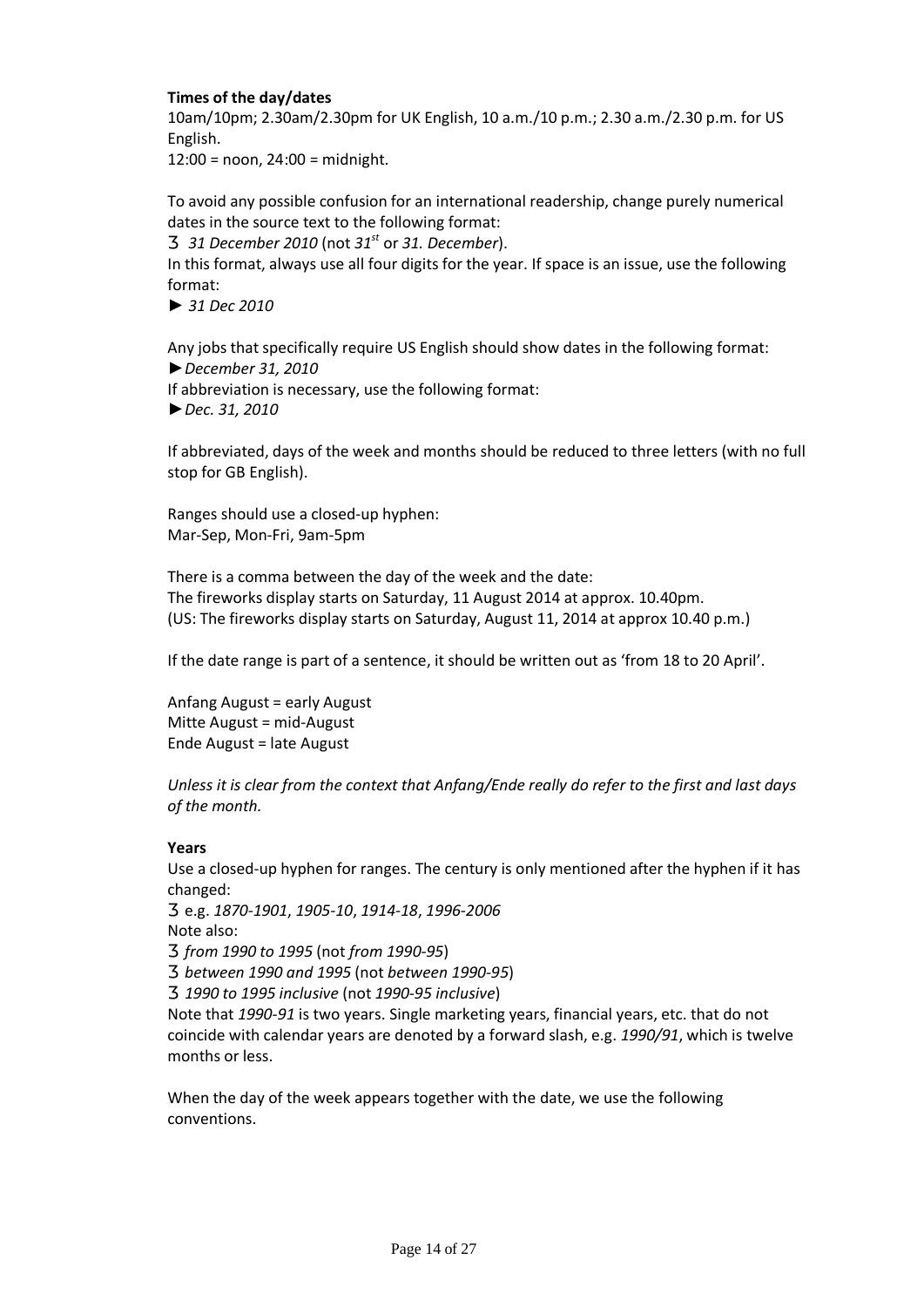# **7 American vs British English**

#### **LingServe policy**

With the exception of translations for customers for whom US English is the default language (see customer-specific information in AVIS), use British English by default, unless US English is specified for the translation in hand or it becomes apparent during the course of translation that US English would be more appropriate (if in doubt, check). In the case of financial texts where companies are reporting to US GAAP use US English in order to avoid inconsistencies within the text.

Regardless of whether you are using GB or US English, *always assume an international readership* and try to use terminology that will be commonly understood. Avoid the obvious sporting analogies (e.g. batting on a sticky wicket), cultural references and colloquial language. Translations into English, particularly from German customers, are often not specifically for native English readers (US or British) at all, but for an international readership in general. In other words, the choice of US or GB English is often less related to the end use and readership of a text and more to do with the perceived preference of the individual customer, or in the case of GB English, simply the default applied by LingServe.

LingServe policy is to keep our versions of GB and US (and other country-specific) English as consistent with one another as possible and to restrict variations between them – as far as reasonably possible – to those rules that absolutely have to be adhered to such as spelling conventions (e.g. colour/color) and differing vocabulary (e.g. trunk/boot). Where American terms are becoming established in UK usage (or, less commonly, vice-versa), they should be used – in line with our policy of consistency (e.g. use 'trade receivables' rather than 'trade debtors' for 'Forderungen aus LuL' even in GB English). Where it is possible to use a neutral word (e.g. translating 'Benzin' as fuel rather than petrol or gas), this is the preferred option in all texts. For a list of individual spelling differences, see the Conventions annex. See also G/Glossaries/British~American Wordlist for list of differences.

#### Abbreviations / acronyms<sup>1</sup>

Abbreviations (govt., dept., mgmt., etc.) should be written with full stops in both US and GB English.

Conversely, acronyms (USA, BBC, NATO) should be written without full stops between letters. They are often used in US English, but this is by no means universal and in declining use, and is not normal practice in GB English. Leaving out the full stops is more natural to the German reader's eye, generally makes for a tidier appearance and can help to avoid space issues.

In British English, Mr, Mrs, Ms, Dr, Ltd are written without a full stop. The general rule is that if the abbreviation has the first and last letters of the word, there is no full stop, so although Dr is without, 'Prof.' is written with a full stop. In US English, all are written with full stops.

#### **as of / as at**

Only use 'as of' in the sense of 'from this date forward' and always use 'as at' to mean at a particular point in time (Stand 31. Dez. 2006 = As at 31 Dec. 2006). This is closer to standard British usage, but US usage of 'as of' could be confusing to a non-American.

 $1$  For the purposes of this style guide, no distinction is made between acronym and initialism. The term acronym applies to any compound created from initial letters, whether pronounceable or not.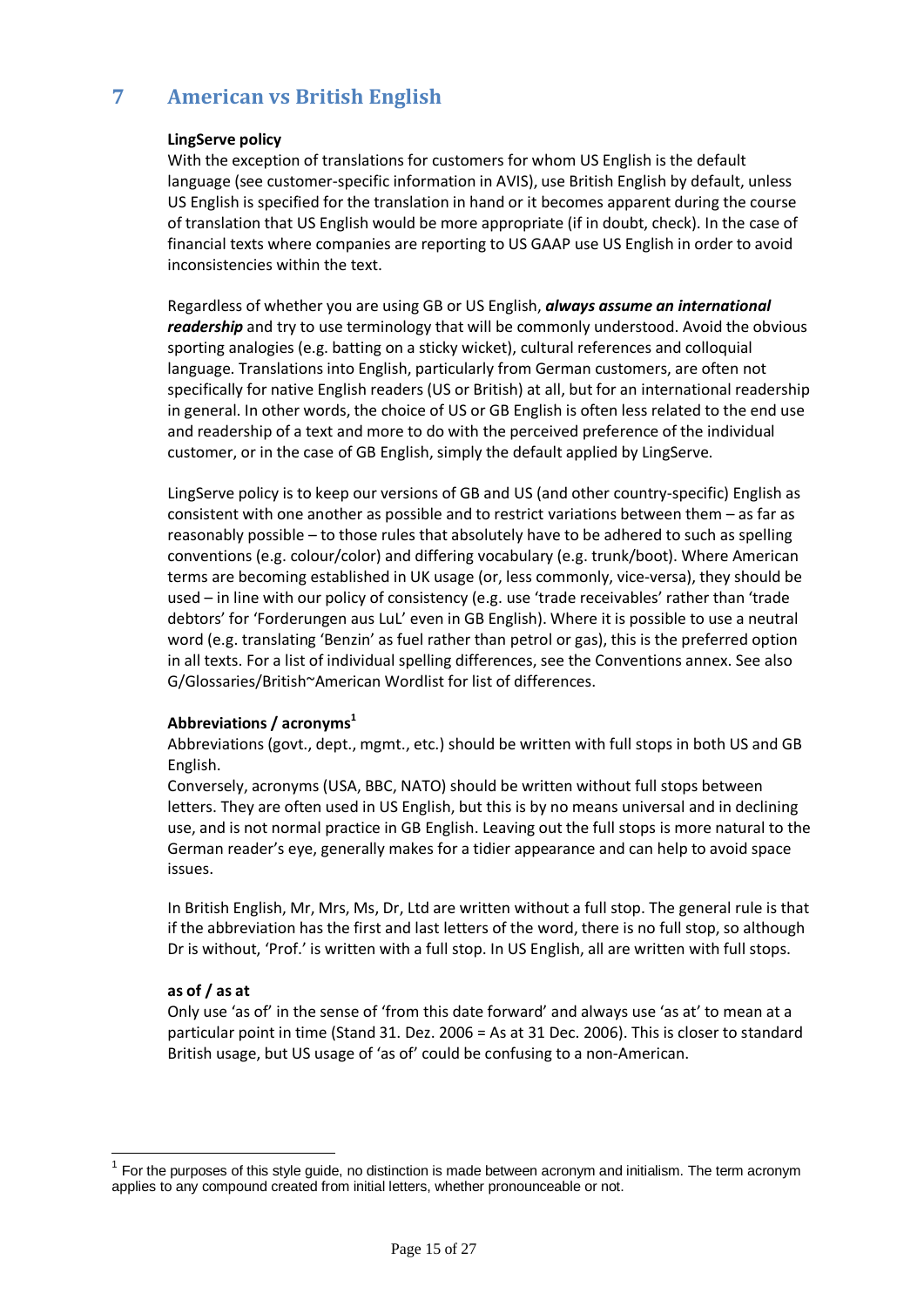#### **Canadian English**

Canadian vocabulary is largely identical to American; spelling conventions are a mixture of US and GB. For details, see: http://en.wikipedia.org/wiki/Canadian\_english.

#### **Caps in headings/titles**

See Format section.

#### **Comma before the last item in a list**

Unlikely to be noticed by any but the most pernickety reader, use a comma for US English (The farm has pigs, goats, sheep, and chickens.) but omit for GB English (The farm has pigs, goats, sheep and chickens.)

#### **Conjugation of collective nouns**

In GB English, collective nouns often take a plural verb (*The jury return their verdict in the morning*). In US English, collective nouns should always take a singular verb. (Source: *Daily Writing Tips*).

#### **Dates**

Date formats vary according to GB or US usage – see times of the day/dates in the Format section.

Time/date range: Use the American 'through' (e.g. November 15 through December 24) **only** if the text is exclusively for a North American readership. Use 'to' or avoid altogether by using a hyphen if for an international audience.

Note that standard US usage is not to use the preposition 'on' with reference to dates. e.g. *Abraham Lincoln was born February 12, 1809. The baseball game will be played Saturday, March 10*.

But this format should only be used in texts exclusively for a North American readership.

#### **Floors of buildings**

A possible cause of genuine confusion. The appropriate translation will also depend more on the context in which the translation is being used. If someone is being directed to the first floor of a building in Germany, calling it the second floor (as per standard US usage) will only confuse. Only an issue if US English requested. Decide on case-by-case basis.

For *Erdgeschoß*, 'ground floor' would be the preferred generic translation as it is less potentially confusing to a US reader than 'first floor' would be to a GB reader.

#### **Full stops in titles, abbreviations and acronyms**

In US English, titles (Mr./Mrs./Ms./Dr.) are written with a full stop. In GB English, titles whose final letter is the same as that of the full word (Mr/Mrs/Ms/Dr) are written without a full stop and those where the final letter of the abbreviated from is different to that of the full word (e.g. Prof, Capt.) are written with a full stop.

#### **Named for/after**

Either can be used in US English. For consistency, always use the standard GB 'named after' in US and in GB English.

#### **Optional hyphenation**

Where hyphenation would generally be considered optional, write as a single word (cooperation, outpatient). This is closest to US usage and, generally speaking, the direction in which GB usage tends to move as words become more established (c.f. recycling/recycling).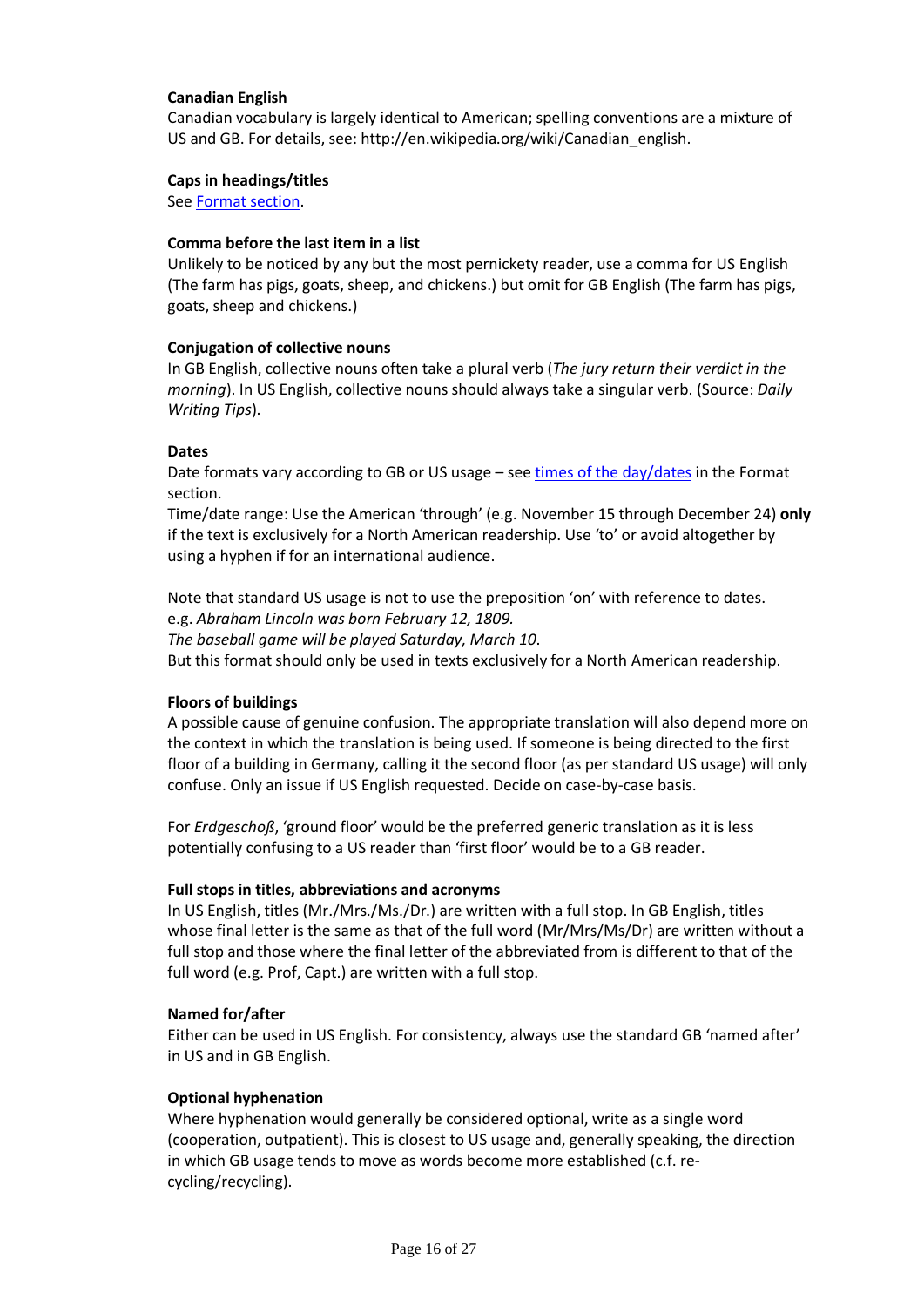General circumstances requiring hyphenation include repetition of an 'a' or 'i' (e.g. antiirritant) or potential ambiguity (re-count = count again, as opposed to recount = tell a story).

An ongoing list of our preferences regarding hyphenation of words where this may be considered optional can be found in the Style conventions dictionary.

#### **Outside / outside of**

Always use 'outside' in both US and GB English.

#### **Singular verb form**

In standard US usage if an entity acting as the subject is in the singular, the verb will be in the singular form regardless of whether it implicitly relates to a number of individuals. So, for example, 'Spain is a good soccer team.'

#### **Words ending in 'og(ue)'**

Many sources indicate that either spelling (dialog/ue, catalog/ue, prolog/ue, etc.) is acceptable in US English, but the LingServe convention is 'dialog' for US English and 'dialogue' for GB English.

#### **Words ending in 'ward(s)'**

Words such as toward(s), backward(s) generally take the 's' in GB English but not in US English. Not a hard and fast rule.

### **8 German terms**

#### **England / Großbritannien**

Germans often use *Großbritannien* or even *England* when they really mean the United Kingdom. Great Britain comprises England, the Principality of Wales and Scotland; these three together with Northern Ireland form the United Kingdom. Choose the most appropriate term for the context. If in doubt, play safe and translate the German literally. Avoid the colloquial *Britain* and *British* in legal or formal texts. Never use *Ulster* for the province of Northern Ireland. Ulster includes the Counties of Cavan, Donegal and Monaghan plus Northern Ireland.

The geographical term *British Isles* includes Ireland and the Crown Dependencies (Isle of Man and Channel Islands).

#### **Frau**

As a matter of courtesy use *Ms* in English unless you have reason to think the person concerned prefers otherwise. Note that the German *Frau* is likewise a courtesy title; a *Frau* is not necessarily a *Mrs* (i.e. married).

#### **im Auftrag / in Vertretung / in Vollmacht / per Prokura (i.A. / i.V. / ppa)**

Other than in legal texts where it may be important to indicate the presence of the signing authority in the original German correspondence, these should simply be omitted in accordance with usual English convention. The precise nature of the signing authority attached to each of these forms will in any case vary from one organisation to another. In the English-speaking world the usual convention is for the person signing correspondence to enter their job title / position (e.g, head of department, senior vice president, managing director) beneath their signature and name. This provides an indication of the person's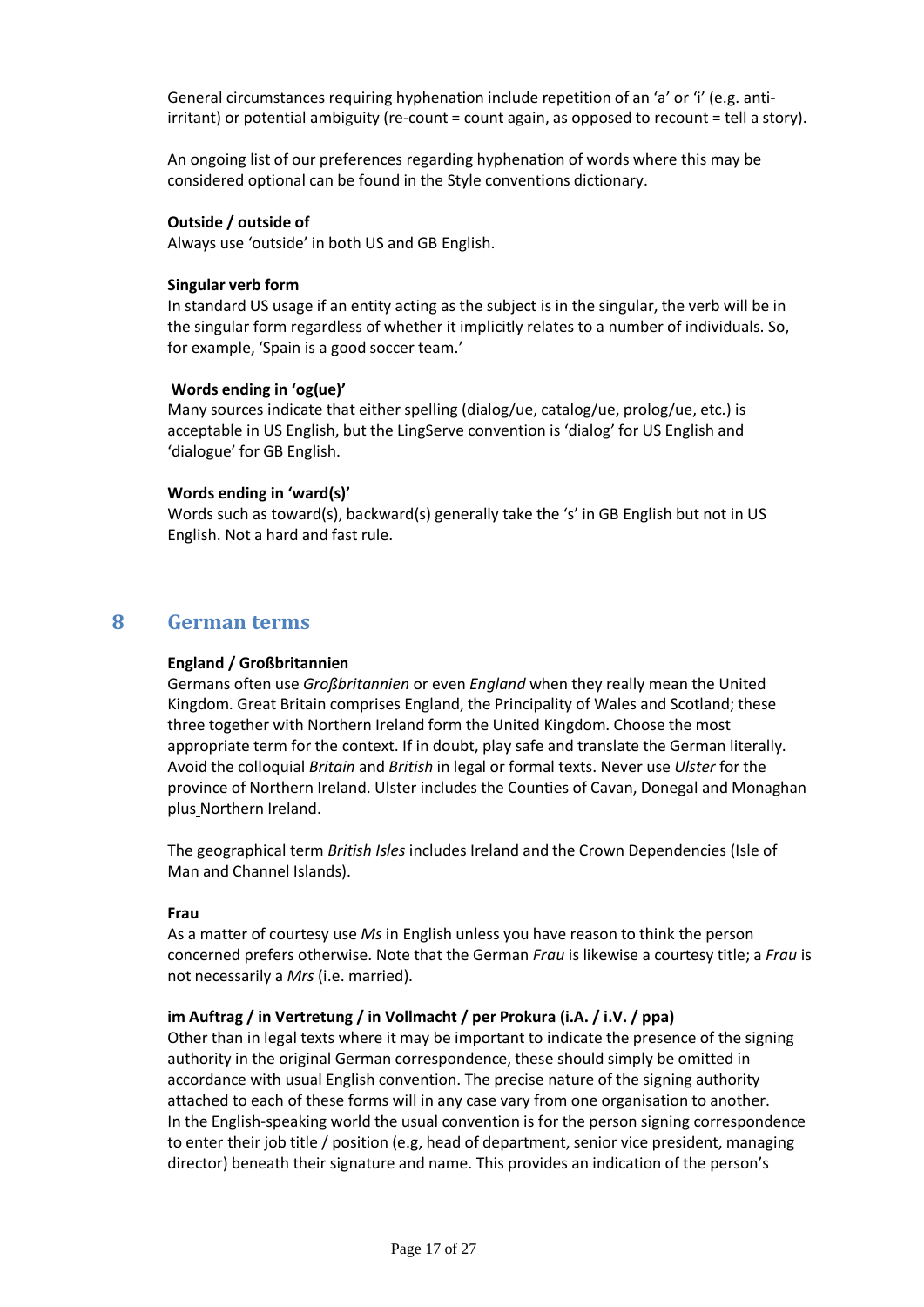signing authority and position in the company. They can always be omitted in Daimler texts (see TS entry for i.V.).

## **9 Miscellaneous**

#### **a/an**

In the case of abbreviations and acronyms, be guided by pronunciation (e.g. *a BMW*, *an MG*).

Note also that LingServe style is to use *a* rather than *an* as the indefinite article before nouns beginning with *h*, e.g. *a hotel*, *a house* (rather than *an hotel*, *an house*).

#### **Abbreviations**

A list of LingServe's preferred abbreviations can be found in the Style conventions dictionary.

#### **Acronyms**

When using English translations of German laws, institutions, associations, etc. for which there is a generally recognised German acronym, insert the German acronym in brackets after the full English title (not necessary if repeated frequently within the same text). This removes any possible ambiguity that may arise in translation.

German Income Tax Act (EstG) Federal Ministry of Economics and Labour (BMWA) German Spa Association (DHV)

#### **Alternative spellings/formulations**

Some words or names have acceptable variant spellings. For the purposes of consistency, the following are the designated LingServe preferences:

Words ending in –*able*: as a general rule, where the root word ends in an e, the e should be omitted (e.g. *movable*, *shakable*). The exception is words in which the final e is preceded by a soft c or g, in which cases the e should be retained (e.g. *serviceable*, *chargeable*).

A list of alternative spellings can be found in the Style conventions dictionary.

#### **Buildings & structures**

Museumsplatz = Museumsplatz square Oberbaumbrücke = Oberbaum bridge Maximilianmuseum = Maximilian Museum (u/c as name of an institution) Museum Ludwig = Ludwig Museum (natural English word order) Königssaal = Königssaal hall

#### **Compass points**

No capitals for *north, north-west, north-western*, etc. unless part of an administrative or political unit or a distinct regional entity. Hence *South Africa, Northern Ireland* but *southern Africa, northern France*.

Note: *north-west*, not *northwest* or *north west*

Also: *western Europe*, *eastern Europe*; *East Coast/West Coast* (of America); *South East Asia* (on the grounds that it is now a distinct regional entity).

*West Germany* / *East Germany* (upper case) if specifically referring to the old *Bundesrepublik*  and the former GDR; but if reference is current - merely dividing Germany into East and West - use *western Germany* / *eastern Germany* (lower case). By analogy, use *northern Germany*, *southern Germany*. *The North*, *the South*, *the West*, *the East* in upper case only in headings or for particular emphasis.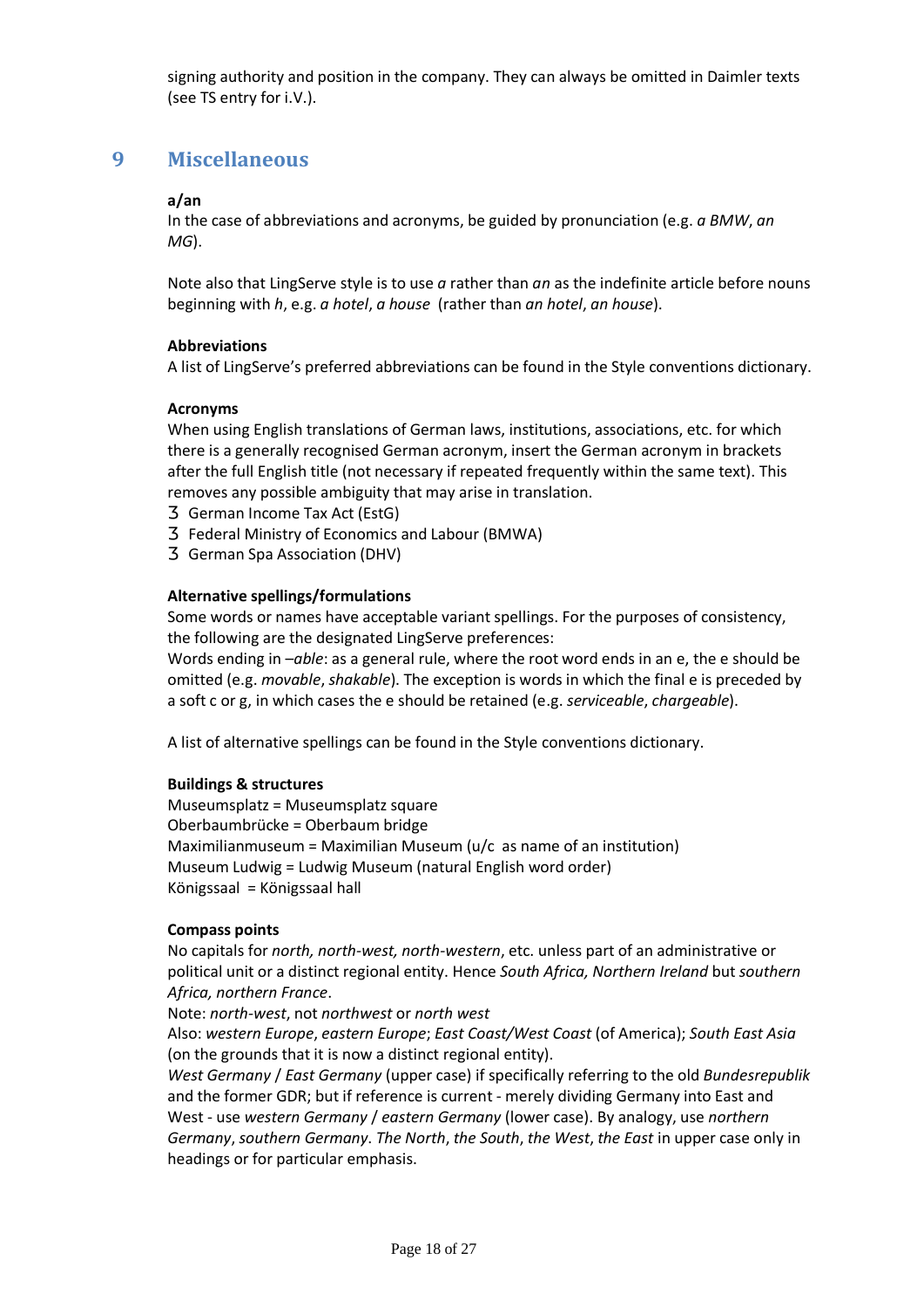#### **Continent**

Upper case when referring to *the Continent*, i.e. mainland Europe as opposed to the UK, but *continental Europe.*

#### **et seq., pp., etc.**

'et seq.' can be used for section/paragraph numbers, for example in contracts and legislation, and page numbers. Used to denote singular (f.) and plural (ff.). Variant spellings 'et seqq.' or 'et sqq.' sometimes considered to be the plural form but LS usage is 'et seq.' for singular and plural.

'pp' should only be used where a specific range of pages is stated (e.g. pp 20-25). Another alternative is 'p. 21 onwards' (e.g. for S. 21 ff.).

The abbreviation etc., which is always followed by a full stop, is preceded by a comma when it follows more than one listed item but not when it follows only one item:

There were dogs, cats and rabbits, etc. There were rabbits etc.

#### **Fairs and festivals**

'Tage', 'Wochen' etc. should generally be translated as fair/festival unless there is an established English name for some of the larger events (e.g. Kieler Woche = Kiel Week). Where there are obvious and recognisable cognates, use them (Beethovenfest = Beethoven Festival; Darmstädter Tage der Fotografie = Darmstadt Photography Festival) and write Fair/Festival in upper case as it is essentially part of the name. Where that is not the case or the obvious translation is likely to sound odd, retain the full German name and suffix it with 'fair' or 'festival' (e.g. Schützenfest = Schützenfest fair), Potsdamer Erlebnisnacht = Potsdam Erlebnisnacht festival) and write fair/festival in lower case if it is being used descriptively.

#### **Gender**

German texts often use only masculine denotations, where it would not be appropriate/ standard practice in English. Depending on the context, the following strategies can be used to avoid the problem in translation (the numbering does not indicate any order of preference):

1. Pluralise (e.g. *all human beings are more than the sum of their parts*).

2. Use *he/she* if it does not sound too clumsy or if it is a legal or personnel-related document (where grammatical pedantry and political correctness are often more appropriate). 3. Use the masculine form, possibly with a footnote stating that all reference to the masculine form should be assumed to refer to masculine and feminine, if appropriate to the style and structure of the text.

4. It is increasingly acceptable to use a plural pronoun with a singular subject (cf. BT 1471 announcement: "*The caller withheld their number*"). Use this if appropriate to the style and register of the text.

#### **Foreign words**

As a general rule, proper nouns should not be italicised. As with place names, below, the only exception would be if the proper noun conveys a meaning that is pertinent to the context.

a) German food & drink *bratwurst federweisser schmandkuchen*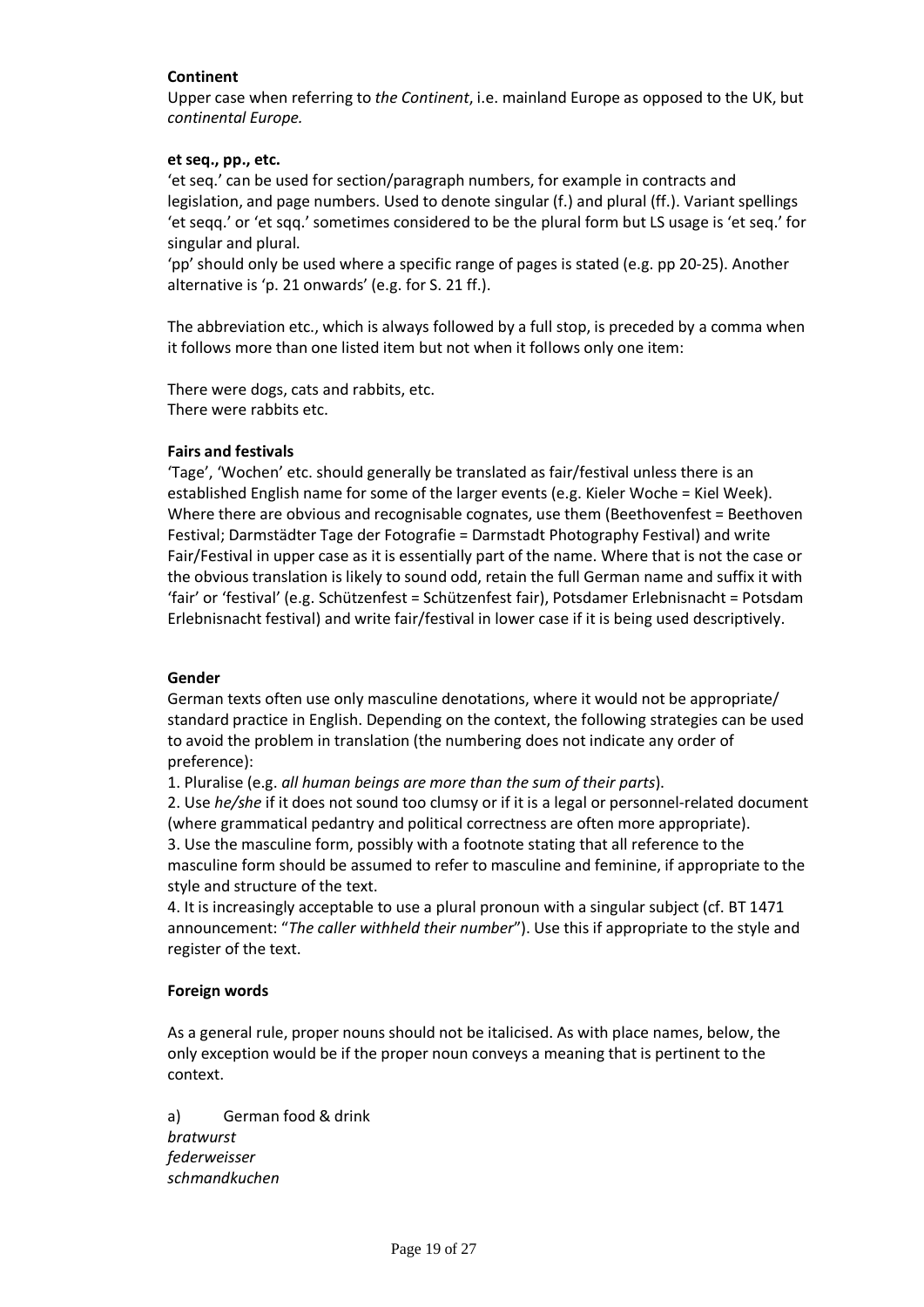*schnitzel sekt spätzle weissbier wurst zeitgeist zwiebelkuchen*

Brand names, (e.g. Köstritzer, Rotkäppchen) should not be italicised. Note that the initial upper case letter in German nouns should not be used in an English text, unless it is a proper noun.

b) German place names Only italicise if the name conveys a meaning in German.

*Deutsches Eck Höllental*

c) Japanese words

Most commonly encountered in commercial/industrial contexts (*kanban*, etc.) should generally be italicized, but as with other languages, strongly anglicised words should not be italicised, e.g. sushi, karate.

Other examples: *bonsai, kaizen, keiretsu, kamikaze*.

d) Other German words *abitur* autobahn Bundesbank Bundestag *dirndl gemütlichkeit lederhosen* Lüftl *zeitgeist Zugspitzbahn*

#### **Geographical features**

Lakes: If an established English translation exists, use it (e.g. Bodensee = Lake Constance); in other cases, as a general rule, retain the full German name unless the root is three syllables or more, e.g. Edersee = Lake Edersee but Denneloher See = Lake Dennerlohe. German usage also tends to split the word See from the root where it is three syllables or more (e.g. Schweriner See). Note use of upper/lower case: Lake Edersee but Edersee lake. If the lake is named after a neighbouring town, use the non-inflected place name as the name of the lake, e.g. Starnberger See > Lake Starnberg. N.B. Königssee is a lake; cf. Königsee, which is a town. Rivers: always lower case, i.e 'river Rhine' and 'Rhine river'.

Forests: In many cases, XYZ-Wald is the name for a region, not just the forest. In some instances, there are established English (proper) names, which should be used (e.g. Bayerischer Wald = Bavarian Forest, Schwarzwald = Black Forest). With lesser known *Wälder*, it is preferable to retain the full German name with lower case forest/region (e.g. Odenwald = Odenwald forest / Odenwald region).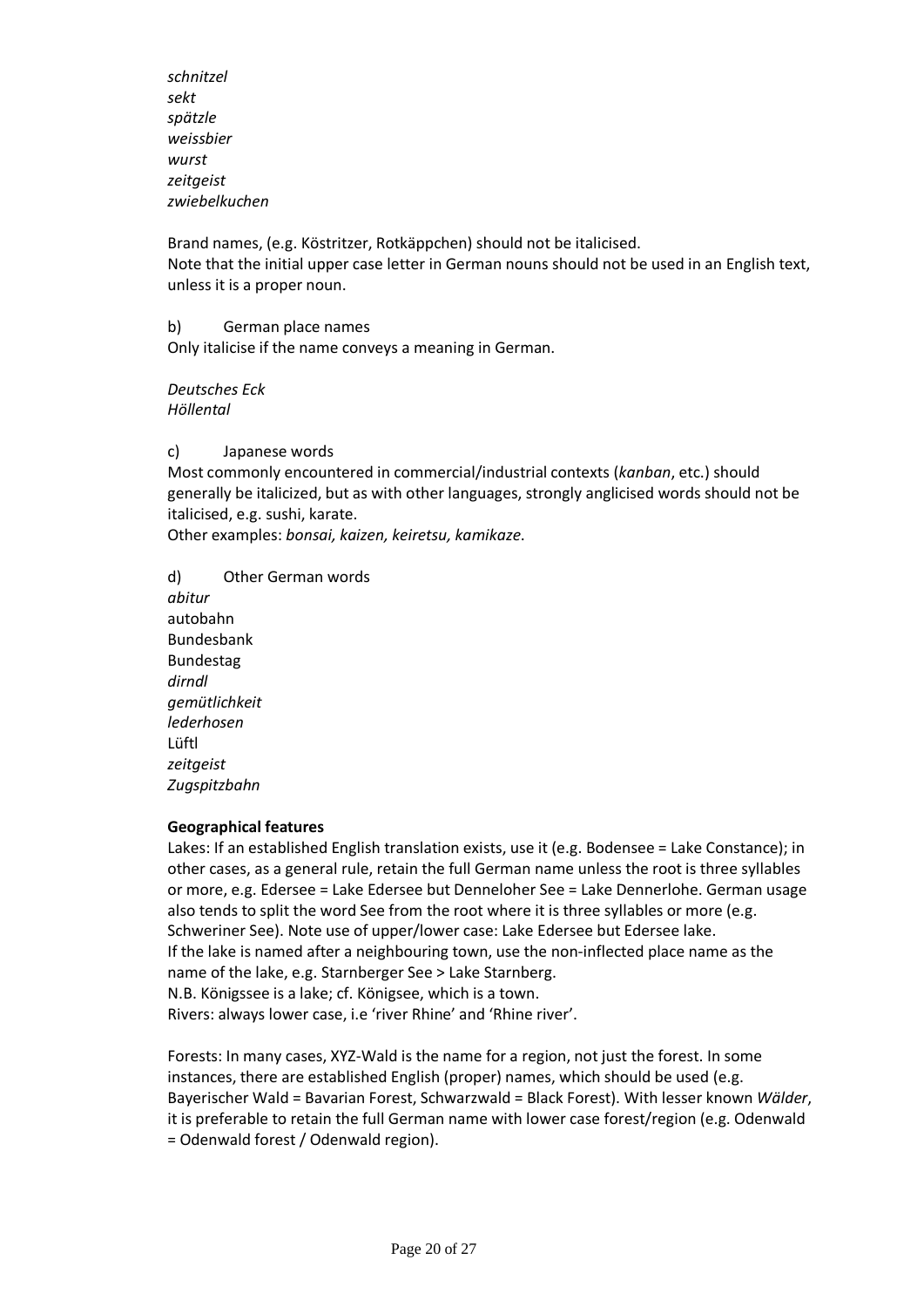Hills/mountains: 'Mount Zugspitze' but 'Zugspitze mountain'. Otherwise always use lower case for hills or mountains: Harz mountains, Siebengebirge hills, Taunus hills.

#### **Hotel classifications**

For hotel classifications, we write out two-star, three-star, etc. in body text. However, 3-star and 4-star are fine in lists/tables, etc. Avoid replicating the popular German usage of \*\*\*\* to indicate star ratings. It can look like deleted expletives.

#### **Italics**

Names of publications (newspapers, magazines, etc.) should be italicised rather than using inverted commas.

The Latin names for flora and fauna should be italicised. Do not use italics in headings.

As a general guide, the degree of anglicisation determines whether a word should be italicised. A list of italicised words can be found in the Style conventions dictionary.

#### **Ministries/departments**

For names of governmental institutions where no official English translation exists we prefer 'Ministry of XY' to 'Ministry for XY' (and 'Department for' in preference to 'Department of'. Maintaining consistency is very difficult because each of the federal states seem to translate their ministry names in slightly different ways: e.g. Ministry of Economics/Ministry of Economic Affairs.

#### **More than/less than / under/over**

Conventional grammar is that 'over and under' are used to answer the question 'how much?' and more than and fewer than answer the question 'how many?' – e.g. 'fewer than ten items'. In usage, the distinction is much more blurred. Do not apply the grammatical rules rigidly, but be guided by what sounds right in the context and the formality of the text.

#### **Names of institutions**

The names of companies, organisations and institutions should be spelt as they themselves spell their name. For example World Health Organization (with a 'z' even if GB English), Organisation for Economic Co-operation and Development and The Co-operative Society (with a hyphen, contrary to style guide).

There is an increasing trend for German institutions (particularly higher education establishments) to leave their name untranslated in their literature and on their website. Despite the general LingServe policy to be guided by an organisation's own usage, we should not adopt this approach in this instance, particularly where there is a glaringly obvious English translation (e.g. Technische Universität München). Another consideration is consistency: if various similar institutions are mentioned in a text, they need to be treated consistently, which would not be the case if we rigidly followed their own usage. Exceptions to this rule are documented in TermStar.

#### **Plurals of acronyms and dates**

Do not insert an apostrophe, even if the acronym ends in an 's' (MPs, 1960s, ABSs). Some US style guides appear to prefer the apostrophe, but this is not universal.

#### **Plural conventions**

A list of LingServe's plural conventions can be found in the Style conventions dictionary.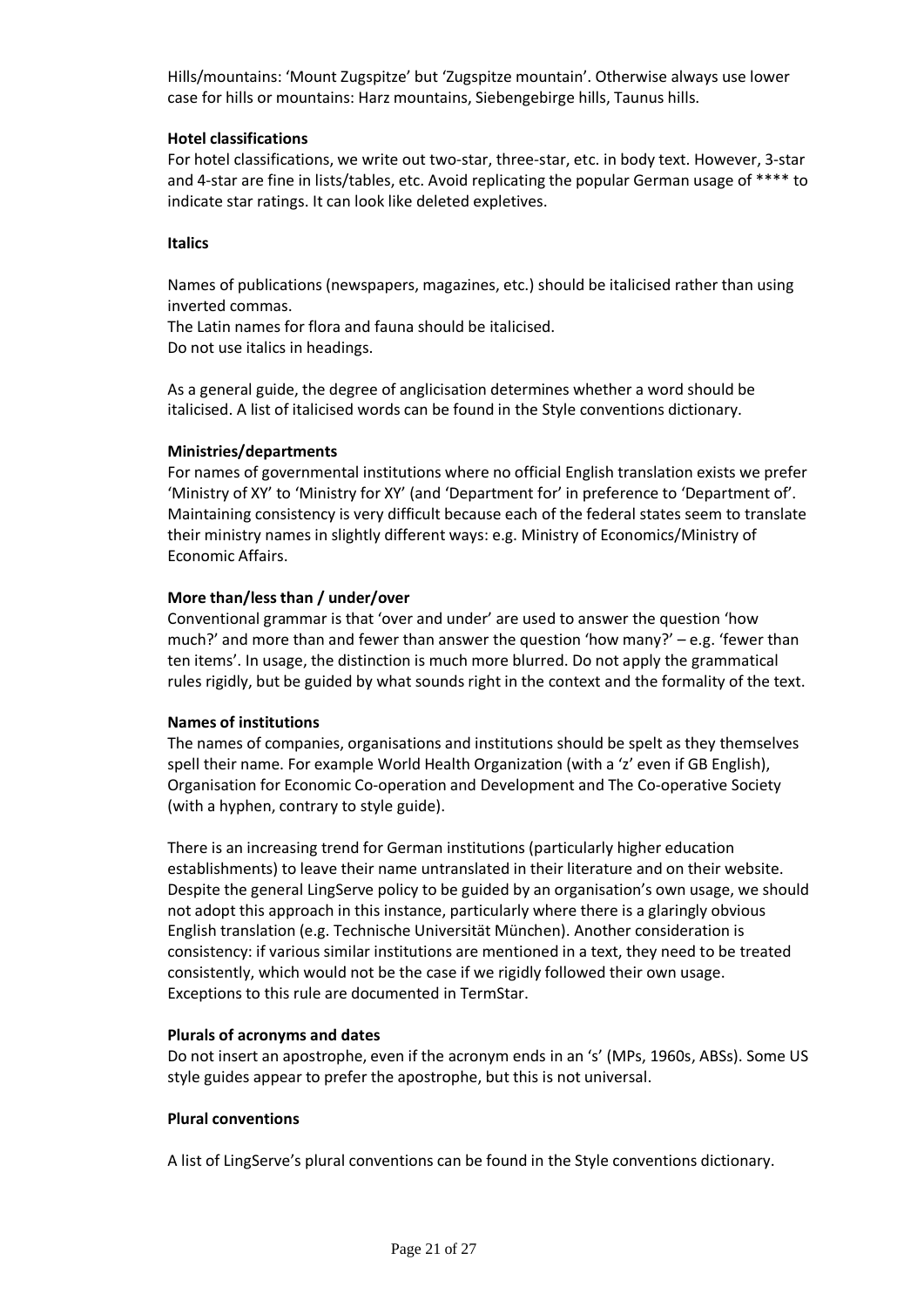#### **Slashes**

It is LingServe policy to close up the spaces between slashes: There was a 50/50 split in the vote. It's a yes/no question.

#### **Towns & cities**

When used as part of a postal address, do not translate Köln, München, Nürnberg etc. As a rule of thumb, if unsure, treat as an address if preceded by a Postleitzahl. Autobahn/Bundesstrasse: In directions, only include the word autobahn if there is good reason, e.g. to distinguish between a scenic route and a fast route. Otherwise, simply name the road, e.g. "Take the A3 to Frankfurt, then the A5 to Kassel". Omit the title Bundesstrasse altogether (e.g. "Take the A1, then the B2").

#### **Town or city as a translation for** *Stadt*

If a *Stadt* is classed as a *Großstadt* in German (a city with over 100,000 inhabitants), or if it is a *Landeshauptstadt*, we call it a city in English. Anything else is a town.

#### **Upper or lower case**

Newly coined words are often written with an initial capital at first but as they become more familiar over time, tend to be written in lower case (e.g. internet). In cases of doubt, LingServe style policy is to err on the side of lower case, thus anticipating future changes. As a general guide, if an adjective is in upper case in German as an indicator of proper-name status, any corresponding English adjective should also be in upper case. So "im Alten Rathaus" should be rendered as "in the Old Town Hall", whereas "im alten Rathaus" would become "in the old town hall".

A list of LingServe preferences can be found in the Style conventions dictionary.

#### **US / GB differences**

A list of US / GB spelling differences can be found in the Style conventions dictionary.

Canadian English: Canadian vocabulary is largely identical to American; spelling conventions are a mixture of US and GB. For details, see: http://en.wikipedia.org/wiki/Canadian\_english.

See also: http://en.wikipedia.org/wiki/American\_and\_British\_English\_spelling\_differences and G/Glossaries/British~American Wordlist for more information and examples.

#### **van/Van**

Use upper case where only surname is given (e.g. Van Gogh), but lower case if full name is given (e.g. Vincent van Gogh).

#### **Wine names**

Use lower case for the names of wines regardless of whether they take their name from a region (e.g. bordeaux, burgundy, champagne) or a grape variety (e.g. cabernet sauvignon, chardonnay, merlot). But use upper case when referring to the region, e.g. a burgundy from Burgundy.

Also use lower case for classifications, e.g. *kabinett*, *spätlese*.

## **10 Financial texts**

This section applies primarily to annual (and interim) reports, but is also relevant for texts from the areas of banking/investment/insurance/accountancy/financial markets, etc.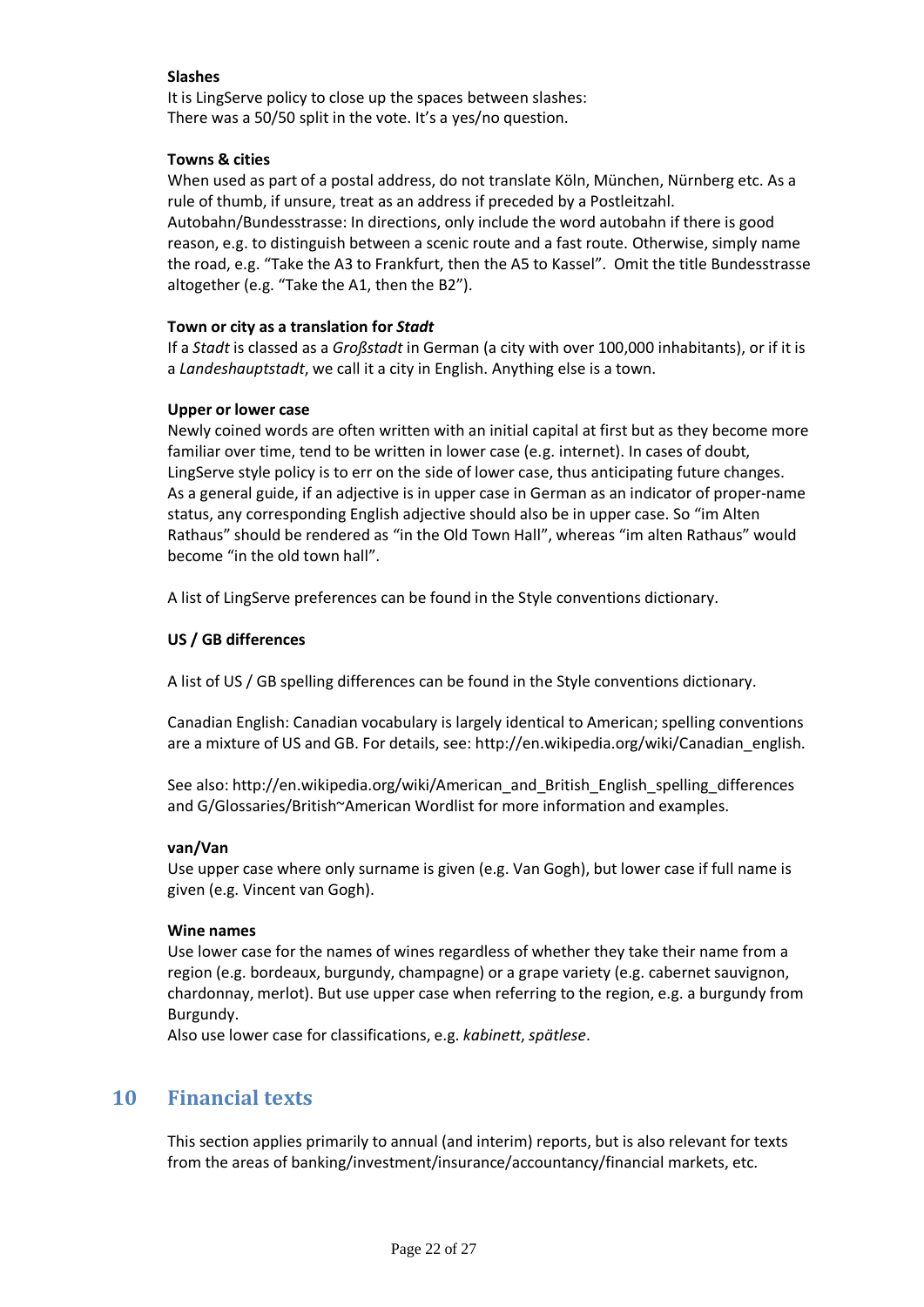See also Format section for useful information on currencies, figures, percentages, TEUR/T€ & Mio. €.

#### **Accounting terminology**

In the absence of any job-specific or customer-specific requirement regarding applicable accounting standards, the default LingServe preference is for IFRS terminology. However, this has to be qualified by stating that we would only introduce some recent and less intuitive IFRS coinages into our translations with a certain time delay once the terms have become established. For example, we continue to prefer 'single-entity financial statements' over 'separate financial statements' and 'balance sheet' over 'statement of financial position'. Context is also critical – for example, only use 'measurement' for 'Bewertung' in actual IFRS financial statements or technical accounting texts.

#### **Minus signs**

In Fliesstext, figures stated as a loss should not be prefaced with a minus sign (as is often the case in German source texts). This may make it necessary to explicitly state contrasting figures as a profit.

e.g.: *Auf das Segment Kompaktmotoren entfiel ein operativer Verlust vor Einmaleffekten in Höhe von -28,5 Mio. € (H1 2008: +16,7 Mio. €), = The Compact Engines segment incurred an operating loss (before one-off items) of €28.5 million (H1 2008: profit of €16.7 million)*

This applies analogously to other items that are also often expressed as negative figures in German texts (expenses, provisions, statistical decline, etc.).

In more general contexts, write out the word 'minus' in front of negative figures rather than using the minus sign.

In tables, minus signs should be left as minus signs. They should not be changed to the usual Anglo-Saxon format of brackets.

#### **Past tense**

Financial statements should be written in the past tense, even if the present tense is used in German as they are, by definition, reporting on past events.

#### **Terminological consistency**

Check terminology used in previous year's report and try to avoid changing it if at all possible (year-on-year comparability of results is one of the key requirements for the users of financial statements). If changes do appear necessary/appropriate, make sure they are properly documented, with justification/reasons, and reviewed with the customer.

#### **Upper/lower case**

Write the names of sections of the annual report in lower case, e.g. management report, risk report, corporate governance report, notes to the financial statements (when not used in headings). But write Company/Group/Bank (when referring to the reporting entity). Use upper case *Note* when referring to a specific item in the Anhang (for clarity). Use initial caps for the titles of IASs/IFRSs/IFRICs, etc.

#### **Vorjahreszahlen**

Always specify the actual period for income statement items (or the Stichtag for balance sheet items) when stating the Vorjahreszahl in brackets, even if the source text doesn't.

Example*: Umsatzrückgang von 68% auf 51,6 Mio. € (Vj. 163,8 Mio. €) = revenue fell by 68 percent to €51.6 million (Q1 2011: €163.8 million) [in a report on Q1 2012]*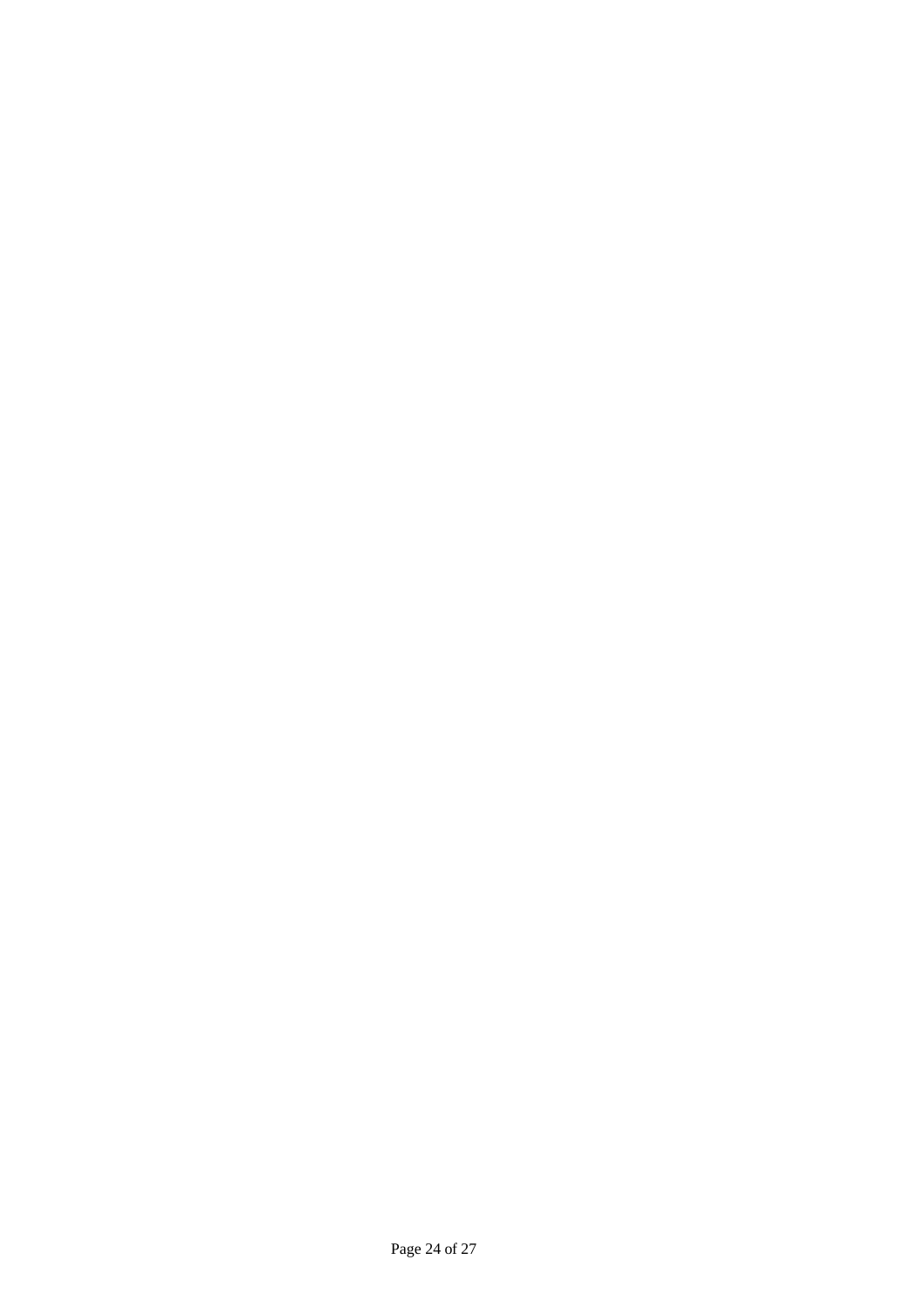# **11 Legal / formal texts**

#### **Capitalisation**

In formal texts, it is normal to refer to the entity that is the subject of the text in upper case (the Company, the Group, the Bank, …). Clause headings should be capitalised for US English.

#### **Citation forms**

In legislation, § 85 Abs. 1 lit. a should be cited in the form *section 85 (1)(a)*.

Subdivisions of a section that are not identified by a number or letter should be cited in the form *second paragraph of section 54* (or, less formally, *section 54, second paragraph*), or *the third indent of the second subparagraph of section 2(2) etc.*

In EU legislation, translate § as *Article*. In other legislation use *section* (note use of lower case).

In contracts translate § as clause in the body of the text, but just write the number alone in headings (e.g. '§1. Vertragsgegenstand' becomes '1. Subject-matter of the Agreement'). . § 1 Abs. 1 should be written as clause 1 ((1). If the source text uses a different form (e.g. § 1.1) then adopt the same form in translation (clause 1.1).

#### **Defined terms**

Any terms that are defined should be capitalised from that point onwards in the text. Where the terms are being defined, leave out superfluous wording such as 'hereinafter referred to as'.

e.g. Gesellschaft XXX, nachfolgend 'Kunde, becomes "Company XXX ('Customer')" Capitalise 'Agreement' and 'Parties' (where referring to the present agreement and the parties to this agreement) even if not specifically defined.

#### **Definite article**

Where the parties to an agreement are given generic names (e.g. Auftraggeber/ Auftragnehmer, Vermieter/Mieter, Verkäufer/Käufer ), they should be referred to in English without the use of a definite article and with initial caps. E.g. 'Seller undertakes to transfer to Buyer…'.

Note: Restrict the use of this convention to the defined *parties to the contract* only, not to defined terms in general.

#### **Gender disclaimer**

For ease of reading, it is often useful to use the masculine form and add the following rider:

'Any reference to the masculine gender shall be taken to include the feminine.'

#### **German laws**

Laws should be given in full translation followed by the standard German abbreviation in brackets (for the avoidance of any ambiguity) on first occurrence in a text. Thereafter, just the German abbreviation can be used. If the German law is written out in full, it should be italicised.

*Act/bill* or *law/draft law*? Use act/bill for the legislation of an English-speaking country. For other countries either is acceptable. *Act* is a more natural translation for the title of a law, e.g. *Aktiengesetz* = *the German Joint Stock Corporation Act*, while *law* is better in a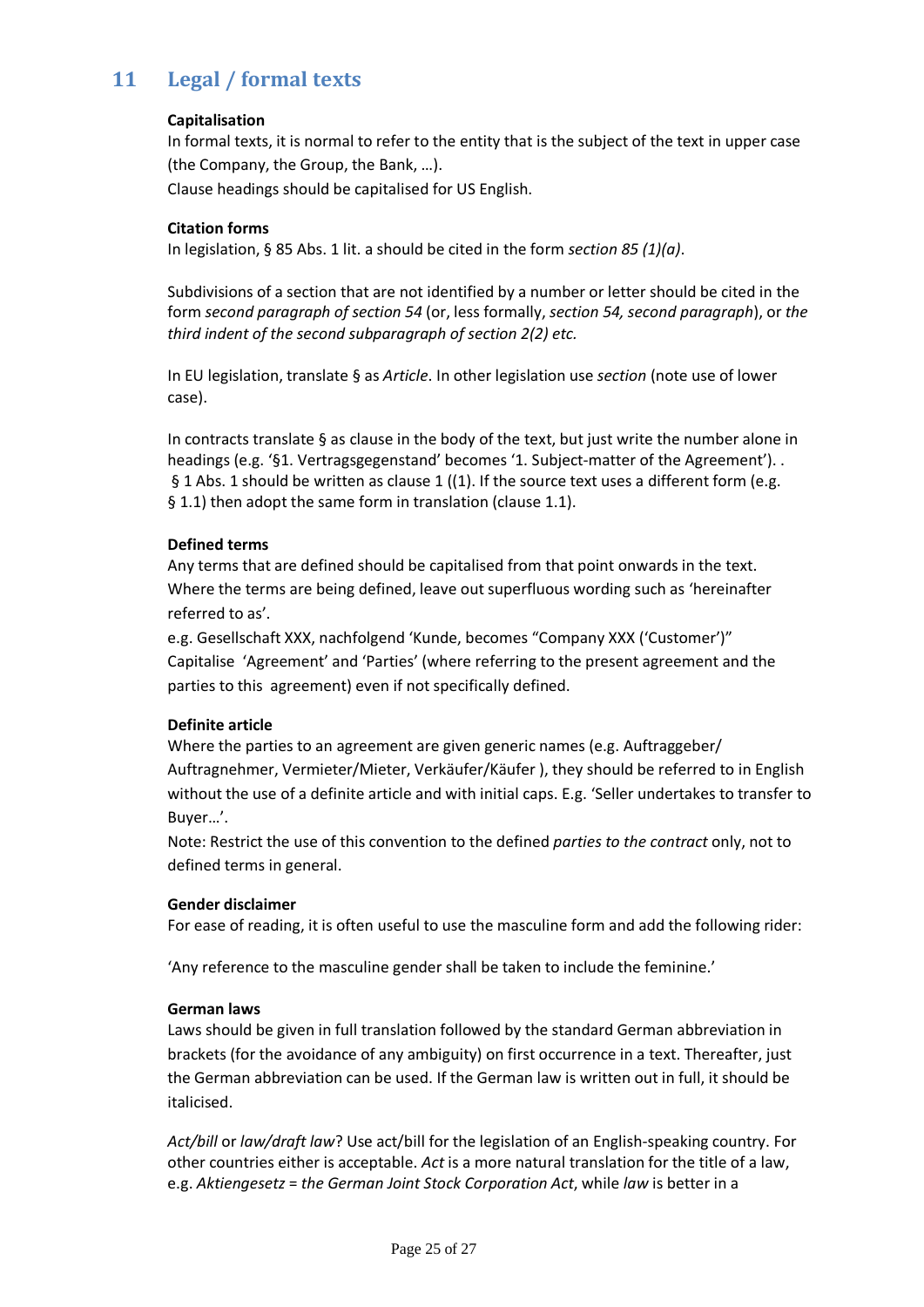description, e.g. *Aktiengesetz* = *the German law governing public limited companies.* Where government departments produce their own English translations of their legislation, those translations should be used. Bear in mind, particularly in less formal contexts, that *law* and, in particular, *draft law* are more comprehensible to readers who are not native English speakers.

The word 'legislation' can be used in a general sense if the source text is not referring to a specific Act/law.

The titles of laws, decrees, orders, regulations, etc. can often best be translated into English by inverting the word order so that they appear in the form customary in common law countries. Apostrophes, commas and dashes do not normally appear in such titles in English.

Example: *Gesetz über Arbeitnehmererfindungen = Employee Inventions Act*

Words such as *über* become superfluous when translated and this helps towards brevity. Note that words which would otherwise sit unhappily in the inverted title can be placed in brackets; this is standard practice in the titles of statutes and statutory instruments in the United Kingdom, e.g. *Law of Property (Miscellaneous Provisions) Act*.

Depending on the context and the intended use/target readership of the translation, discretion should be applied as to whether to precede the name of the law with the name of the country to which it applies, e.g. *Wertpapierhandelsgesetz – the (German) Securities Trading Act*.

#### **shall/may/must**

**Shall** should only be used to express an obligation (Customer shall pay within ten days) and not used for future indicative (*Customer shall have ten days within which to effect payment*).Alternatively use **must**, as this clearly imposes an obligation.

Use **will**, not shall to render the future tense.

**May** is permissive and conveys discretion. (*Buyer may also purchase additional items*.)

**May not** is ambiguous and can indicate a prohibition (is not allowed to) but also the possibility that the subject may choose not to do something. Better to use **must not** or **shall not** for prohibition.

**Must** denotes all required actions, whether active or passive. (*Customer must pay within ten days / Payment must be made within ten days*)

In definitions clauses, always write 'XX means YY', not 'is deemed to mean' or, worse, 'shall be deemed to mean'

**Tense of minutes**: Minutes and similar records are generally written in the present tense in German; when translated into English they should be changed to the past tense. Where the simple past tense is used in the German, it should be changed to the pluperfect in English.

Example:

*Herr Bauer erläutert hierzu, dass obwohl die Verkäufe leicht zurückgingen, diese trotzdem höher als erwartet waren.*

Becomes:

*Mr. Bauer explained that although sales had fallen slightly, they were still higher than had been forecast.*